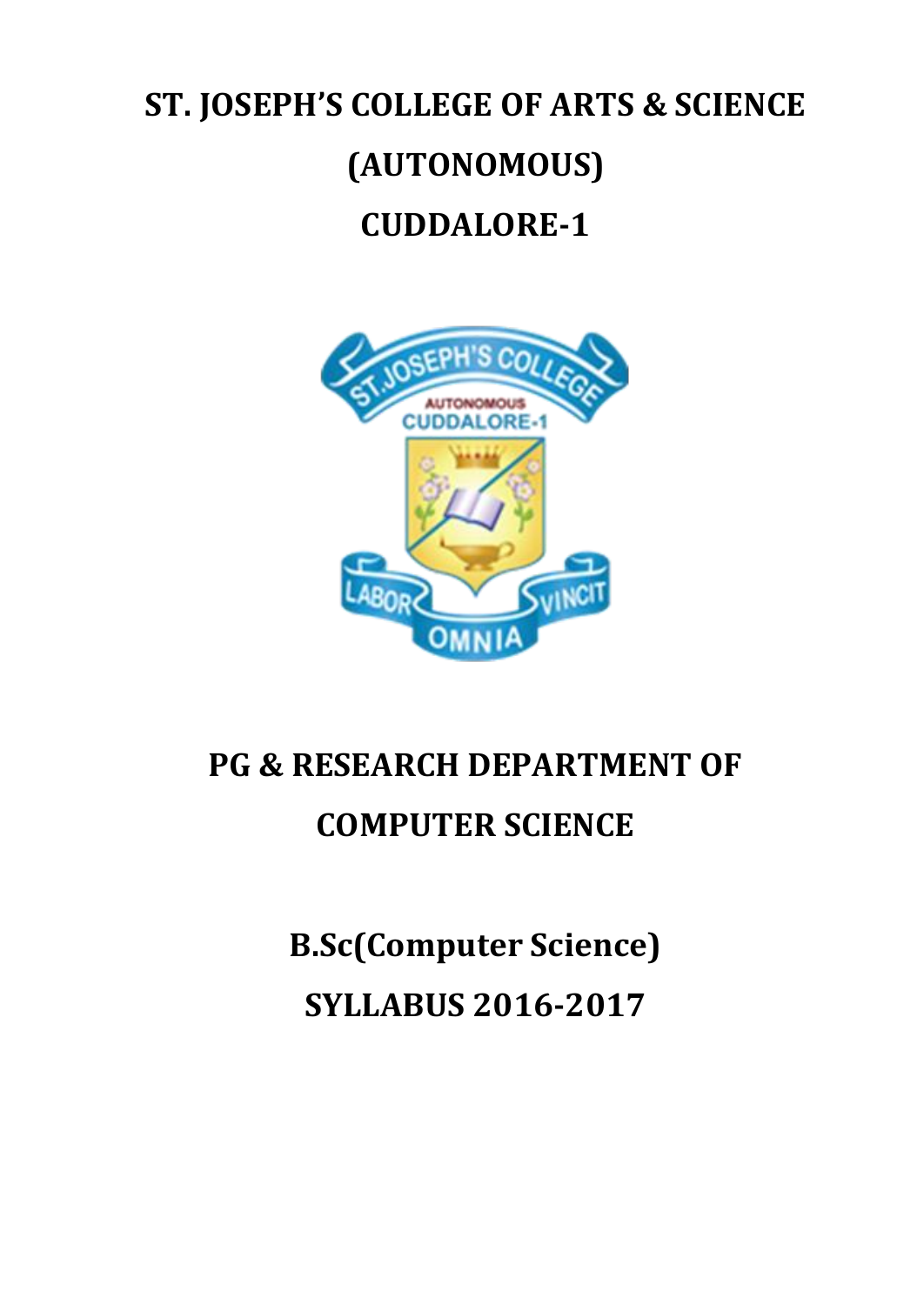| <b>Semester</b> | Code                | Part               | <b>Subject Title</b>           | <b>Hours</b>   | <b>Credit</b>  |
|-----------------|---------------------|--------------------|--------------------------------|----------------|----------------|
|                 |                     |                    | Tamil-I / Hindi-I /            |                |                |
|                 | LT101T/LH101S/LF101 | $\bf{I}$           | French-I                       | $\overline{4}$ | 3              |
|                 | LE101T              | $\mathbf{I}$       | Functional English - I         | $\overline{4}$ | 3              |
|                 | <b>CS101S</b>       | $\mathop{\rm III}$ | Programming in C               | $\overline{4}$ | 3              |
|                 |                     |                    | <b>Digital Logic</b>           |                |                |
| I               | <b>CS102S</b>       | III                | <b>Fundamentals</b>            | $\overline{4}$ | 3              |
|                 |                     |                    | <b>Practical - Programming</b> |                |                |
|                 | <b>CSP101S</b>      | III                | in C                           | 3              | 2              |
|                 | AMCS101S            | III                | Allied Mathematics - I         | 8              | 5              |
|                 | <b>VE101T</b>       | IV                 | <b>Value Education</b>         | $\overline{3}$ | $\overline{2}$ |
|                 |                     |                    | <b>Total</b>                   | 30             | 21             |
|                 |                     |                    |                                |                |                |
|                 |                     |                    | Tamil-II / Hindi-II /          |                |                |
|                 | LT202T/LH202S/LF202 | $\mathbf I$        | French-II                      | $\overline{4}$ | 3              |
|                 | LE202T              | $\mathbf{I}$       | Functional English - II        | $\overline{4}$ | 3              |
|                 | <b>CS203S</b>       | $\mathop{\rm III}$ | Programming in C++             | $\overline{4}$ | 3              |
|                 |                     |                    | <b>Fundamentals of Data</b>    |                |                |
| $\mathbf{I}$    | <b>CS204S</b>       | III                | <b>Structures</b>              | $\overline{4}$ | 3              |
|                 |                     |                    | <b>Practical - Programming</b> |                |                |
|                 | <b>CSP202S</b>      | III                | in $C++$                       | 3              | $\overline{2}$ |
|                 | AMCS202S            | III                | Allied Mathematics - II        | 8              | 5              |
|                 | <b>EBT201</b>       |                    | <b>Basic Tamil</b>             |                |                |
|                 | EPD201T             | IV                 | <b>Dynamics of Personality</b> | 3              | $\overline{2}$ |
|                 |                     |                    | <b>Total</b>                   | 30             | 21             |
|                 |                     |                    |                                |                |                |
|                 |                     |                    | Tamil-III / Hindi-III /        |                |                |
| III             | LT303T/LH303S/LF303 | $\bf{I}$           | French-III                     | 4              | 3              |
|                 | <b>LE303T</b>       | $\mathbf{I}$       | Functional English - III       | $\overline{4}$ | 3              |
|                 | <b>CS305S</b>       | III                | Java Programming               | $\overline{4}$ | $\overline{4}$ |
|                 |                     |                    | Fundamentals of                |                |                |
|                 | <b>CS306S</b>       | III                | Algorithms                     | $\overline{4}$ | 4              |
|                 |                     |                    | Practical - Java               |                |                |
|                 | <b>CSP303S</b>      | III                | Programming                    | 3              | $\overline{2}$ |
|                 |                     |                    | <b>Statistical Methods for</b> |                |                |
|                 |                     |                    | <b>Computer Applications</b>   |                |                |
|                 | ASCS301Q            | $\mathop{\rm III}$ | $-\mathrm{I}$                  | 8              | 4              |
|                 | <b>EVS301S</b>      | IV                 | <b>Environmental Science</b>   | 3              | $\overline{2}$ |
|                 |                     |                    | <b>Total</b>                   | 30             | 22             |

### **PG and Research Department of Computer Science B.Sc Computer Science ( Template )**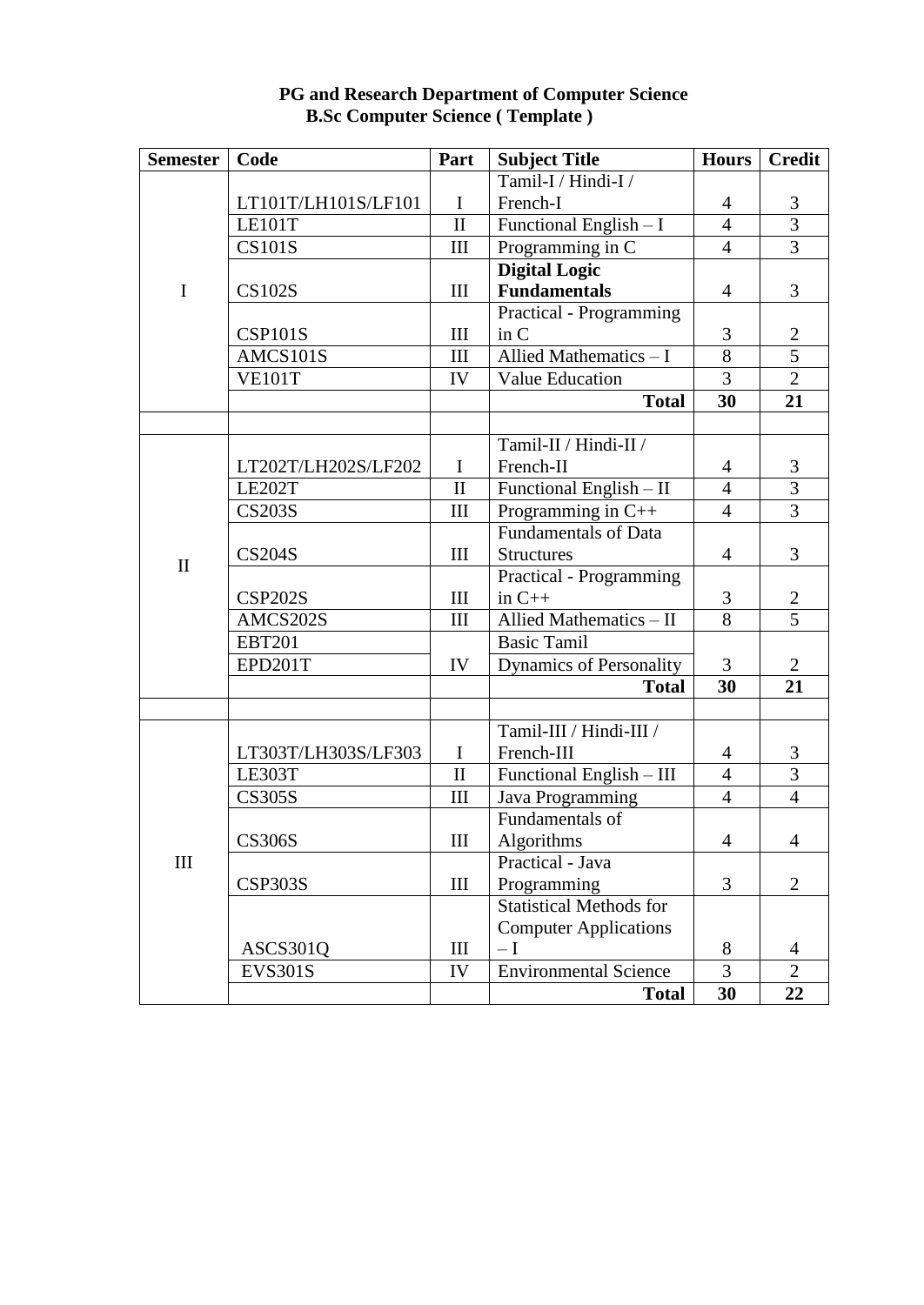| <b>Semester</b> | Code                | Part         | <b>Subject Title</b>                       | <b>Hours</b>        | <b>Credit</b>       |
|-----------------|---------------------|--------------|--------------------------------------------|---------------------|---------------------|
|                 |                     |              | Tamil-IV / Hindi-IV /                      |                     |                     |
|                 | LT404T/LH404S/LF404 | I            | French-IV                                  | $\overline{4}$      | 3                   |
|                 | LE404T              | $\mathbf{I}$ | Functional English - IV                    | $\overline{4}$      | $\overline{3}$      |
|                 |                     |              | <b>Advanced Java</b>                       |                     |                     |
|                 | <b>CS407T</b>       | III          | Programming                                | $\overline{4}$      | $\overline{4}$      |
|                 | <b>CS408</b>        | III          | <b>Computer Graphics</b>                   | $\overline{4}$      | $\overline{4}$      |
|                 |                     |              | <b>Practical - Advanced</b>                |                     |                     |
| IV              | CSP404T             | III          | Java Programming                           | 3                   | $\overline{2}$      |
|                 |                     |              | <b>Statistical Methods for</b>             |                     |                     |
|                 |                     |              | <b>Computer Applications</b>               |                     |                     |
|                 | ASCS402Q            | III          | $-\amalg$                                  | 8                   | 4                   |
|                 | <b>AOSS401S</b>     | IV           | Soft Skills                                | $\overline{3}$      | $\overline{4}$      |
|                 |                     |              | Allied Practical -                         |                     |                     |
|                 |                     |              | <b>Statistical Methods for</b>             |                     | $\overline{2}$      |
|                 | ASCP401T            | IV           | <b>Computer Applications</b>               |                     |                     |
|                 |                     |              | <b>Total</b>                               | 30                  | 26                  |
|                 |                     |              |                                            |                     |                     |
|                 |                     | III          | <b>Relational Database</b>                 |                     |                     |
|                 | <b>CS509</b>        |              | <b>Management System</b>                   | 6<br>$\overline{5}$ | 5<br>$\overline{5}$ |
|                 | <b>CS510</b>        | III          | C Sharp.Net Technology<br>Elective - I     |                     |                     |
|                 | <b>ECS511</b>       | III          |                                            |                     |                     |
|                 | <b>ECS511A</b>      |              | 1. Operating System*<br>2. Cloud Computing | 6                   | 5                   |
|                 |                     | III          | Elective - I:                              |                     |                     |
| V               | <b>ECS512</b>       |              | 1. Computer                                |                     |                     |
|                 |                     |              | Architecture*                              | 5                   | 5                   |
|                 | ECS512A             |              | 2. Electronic Commerce                     |                     |                     |
|                 | <b>CSP505</b>       | Ш            | Practical - Oracle                         | 3                   | $\overline{2}$      |
|                 |                     | III          | Practical – C Sharp.Net                    |                     |                     |
|                 | <b>CSP506</b>       |              | Technology                                 | 5                   | $\overline{2}$      |
|                 |                     |              |                                            |                     |                     |
|                 |                     |              | <b>Total</b>                               | 30                  | 24                  |
|                 |                     |              |                                            |                     |                     |
|                 |                     | Ш            | <b>Data Communications</b>                 |                     |                     |
|                 | CS613               |              | and Networks                               | 6                   | 5                   |
|                 | CS614               | III          | <b>ASP.Net Technology</b>                  | $\overline{5}$      | $\overline{5}$      |
|                 | <b>ECS615S</b>      | III          | Elective - I: Software                     |                     |                     |
|                 |                     |              | Engineering                                |                     |                     |
| VI              | ECS615A             |              | Elective - I:Management                    |                     |                     |
|                 |                     |              | <b>Information System</b>                  | 6                   | 5                   |
|                 | <b>ECS616S</b>      | III          | Elective - II: 1. Internet                 |                     |                     |
|                 |                     |              | Programming*                               | 5                   | 5                   |
|                 | ECS616A             |              | 2. Multimedia                              |                     |                     |
|                 |                     | III          | Practical - ASP.Net                        |                     |                     |
|                 | <b>CSP607</b>       |              | Technology                                 | 5                   | $\overline{2}$      |
|                 |                     | III          | Practical - Internet                       |                     |                     |
|                 | <b>CSP608</b>       |              | Programming*                               | 3                   | $\overline{2}$      |
|                 | EU601               |              | <b>Extension Activities</b>                |                     | $\overline{2}$      |
|                 |                     |              | <b>Total</b>                               | 30                  | 26                  |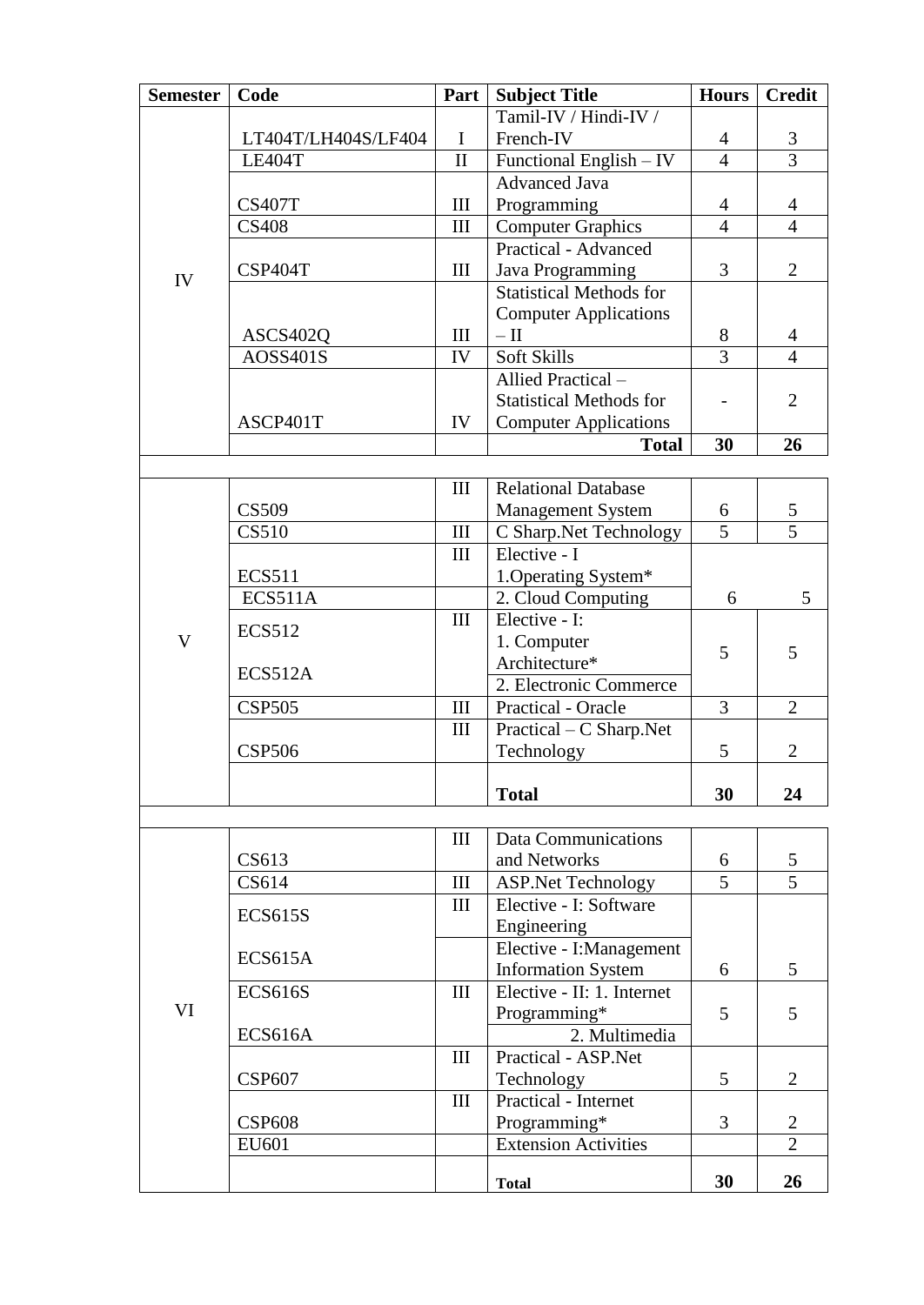| I B.Sc. $(CS)$    | <b>PROGRAMMING IN C</b> | <b>CS101S</b> |
|-------------------|-------------------------|---------------|
| <b>SEMESTER -</b> |                         | HRS/WK-4      |
| CORE - 1          |                         | $CREDIT - 1$  |

To understand the basic concepts of a structured programming language.

# **UNIT – I [10hrs]**

**Basics Of C:** C fundamentals Character set – Identifier and keywords – data types – constants– Variables – Declarations – Expressions – Statements – operators – Library functions.

# **UNIT – II [10hrs]**

**I/O and Control Statements:** Data input output functions - Simple C programs - Flow of control – if, if- else, while, do-while, for loop, nested control structures – switch, break and continue, go to statements.

# **UNIT –III [15hrs]**

**Function and Storage classes:** Function – Definition – Prototypes – Passing arguments – Recursion - Storage classes.

# **UNIT – IV [15hrs]**

**Arrays, Structures and Unions:** Arrays – Defining and Processing – Passing arrays to functions – Arrays and string - Structures and Unions.

# **UNIT – V [10hrs]**

**Pointers and Files:** Pointers – Declarations – Passing pointers to function – Operation on Pointers – Pointer and Arrays – Files and operation on files.

# **Text Books:**

- 1. Programming in ANSI C by E.Balagurusamy.
- 2. Ashok N.Kamthane, Programming with ANSI and Turbo C, Pearson Education.

- 1. B.W. Kernighan and D.M. Ritchie, the C programming Language.
- 2. H. Schildt, C: The Complete Reference, TMH Edition,.
- 3. Kanetkar Y., "Let us C", BPB Pub., New Delhi.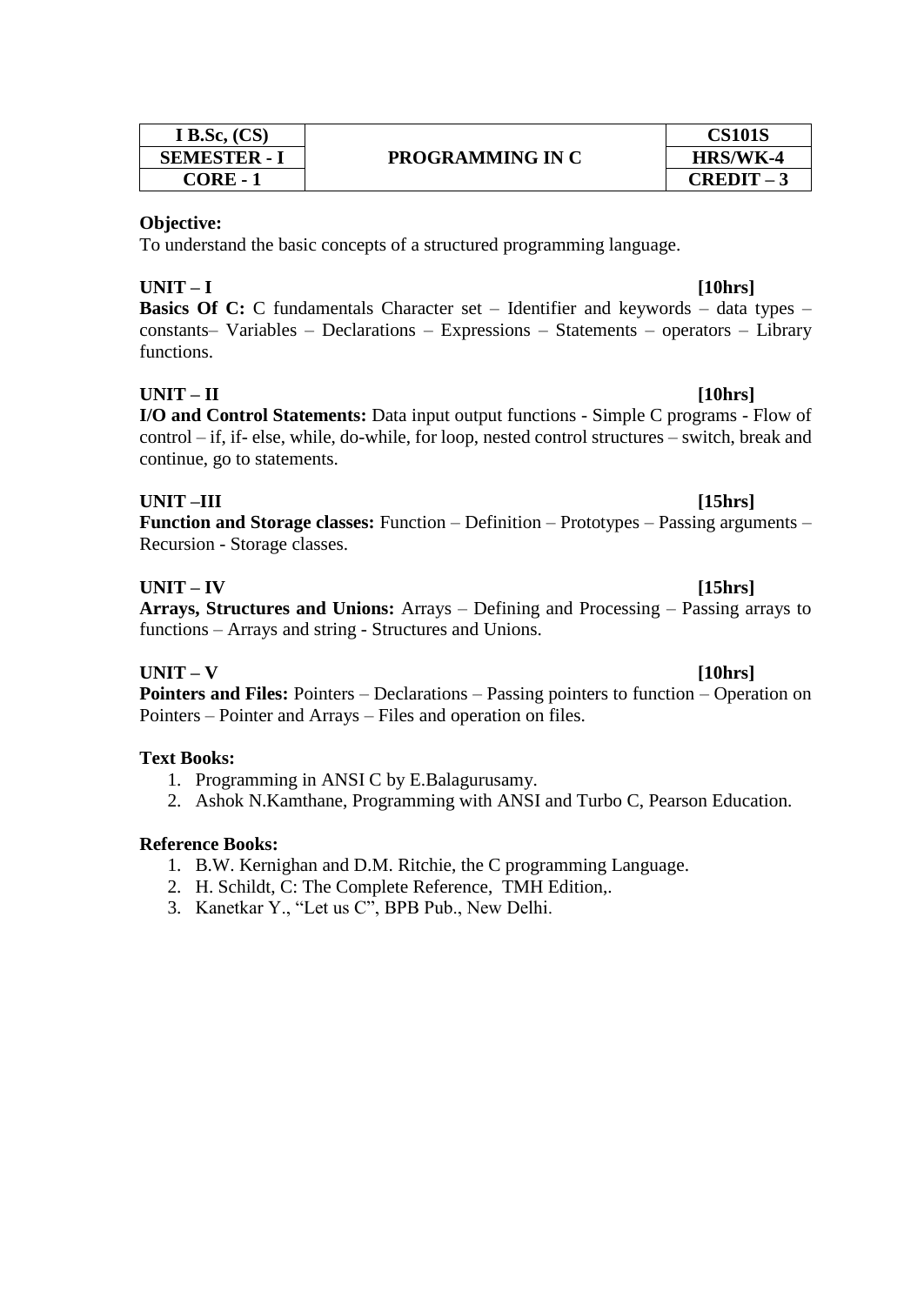| I B.Sc $(CS)$       | <b>DIGITAL LOGIC FUNDAMENTALS</b> | <b>CS102S</b>     |
|---------------------|-----------------------------------|-------------------|
| <b>SEMESTER - I</b> |                                   | HRS/WK-4          |
| $CORE-2$            |                                   | <b>CREDIT - 3</b> |
|                     |                                   |                   |

# Unit-I: Binary Systems : *[10 hrs]*

Digital Computers and Digital Systems - Binary Number System – Binary Addition – Binary Subtraction- Binary Multiplication and Division-Number Base Conversion: decimal, binary, octal, hexadecimal .

# **Unit-II: Boolean Algebra and Logic Gates : [10 hrs]**

Basic Definitions of Boolean Algebra - Basic Theorems and Properties of Boolean Algebra - Digital Logic Gates : AND, OR, NOT , NAND, NOR, Exclusive OR and Exclusive NOR Gates- DeMorgan's Theorem – Universal gates.

# **Unit-III: Simplification of Boolean Functions : [15 hrs]**

Sum of Products and Product of Sums - Karnaugh Maps - Two and Three Variable Maps - Four Variable Map -Don't Care Conditions - Rolling the Map – Eliminating Redundant Groups.

# **Unit-IV: Combinational Logic Circuits: [15 hrs]**

 Adders: Half Adder,Full Adder – Subtractors: Half Subtractor,Full subtractor. - Binary Adder-BCD Adder – Encoder - Decoders – Multiplexers – Demultiplexers.

# **UNIT-V: Sequential circuits: [10 hrs]**

Flip Flops – RS Flip Flop – Clocked RS Flip Flop – D Flip Flop – JK Flip Flop – T Flip Flop – Master Slave Flip Flop - Counters: – Asynchronous and synchronous Counter

# **Text Books**

1. M. Morris Mano, "Digital Logic and Computer Design", PHI, 1996

2. Principles of Digital Electronics, Dr. K. Meena, PHI Learning Private Limited, New Delhi 2009.

- 1. Louis Neshelsky, "**INTRODUCTION TO DIGITAL TECHNOLOGY**", John Wiley & Sons, Third Edition, 1983. 2. Digital Logic Design – Ployd
- 2. **"Digital Logic Design Principles" -**[Norman Balabanian](http://www.amazon.in/Norman-Balabanian/e/B001HD3IJY/ref=dp_byline_cont_book_1) , [Bradley Carlson](http://www.amazon.in/s/ref=dp_byline_sr_book_2?ie=UTF8&field-author=Bradley+Carlson&search-alias=stripbooks) -John Wiley & Sons, Inc.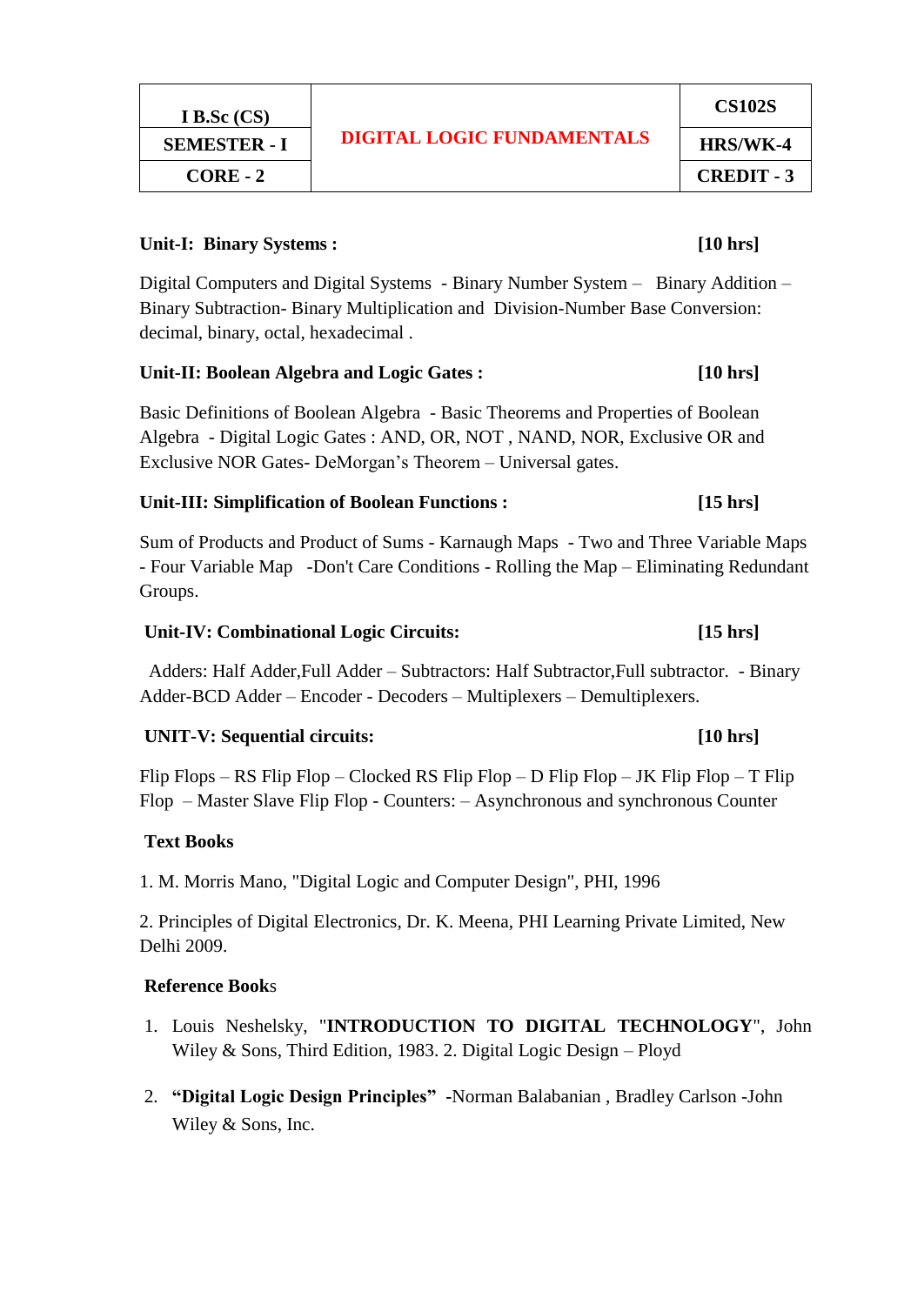To understand the working nature of a powerful programming language.

- 1. Control Statements
	- a. Implementing Control statements
	- b. Implementing Loop structures.
- 2. Summation of series
- 3. String Manipulation.
- 4. Sorting
	- a. Bubble Sort
	- b. Selection Sort
	- c. Insertion Sort
- 5. Searching
	- a. Linear Search
	- b. Binary Search.
- 6. Matrix Manipulations
- 7. Recursion
- 8. File Handling Mark sheet.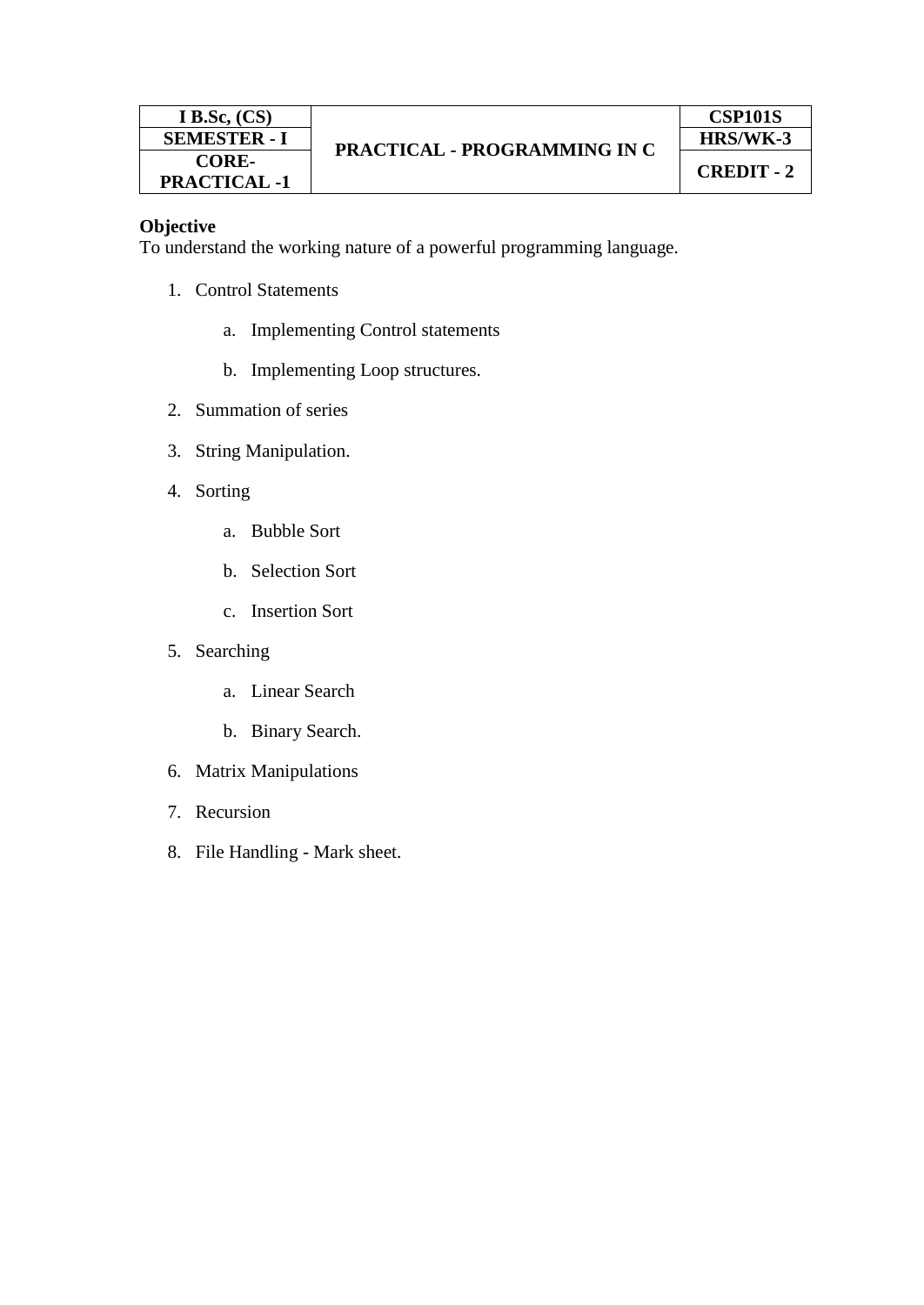| I B.Sc $(CS)$        | <b>PROGRAMMING IN C++</b> | <b>CS203S</b>   |
|----------------------|---------------------------|-----------------|
| <b>SEMESTER - II</b> |                           | HRS/WK-4        |
| $CORE-3$             |                           | <b>CREDIT -</b> |

This paper deals with all the concepts involved in Object Oriented programming with reference to C++ .

# **UNIT –I [10 hrs]**

**OOP'S**: Principles of Object Oriented Programming [OOP]: Evolution of C++ - Programming paradigms – Key concept of OOP – Advantages of OOP- Usage of OOP and C++ - Input and Output in C++ - Streams.

# **UNIT-II [10 hrs]**

**C++ Fundamentals and Functions:** Stream classes-Unformatted console I/O Operations – Introduction to C++ - Tokens, Keywords, Identifiers, Variables, Operators, Expressions and Control structures in  $C_{++}$  pointers and arrays –Function in  $C_{++}$  - Main function– function prototyping –Parameters passing in Functions – Values Return by functions – Inline Functions –Function overloading.

### **UNIT-III [15 hrs] Object Manipulation and Polymorphism:** Classes and objects; Constructors and Destructors; and Operator Overloading and type Conversion –Friend and Virtual functions.

**UNIT-IV [15 hrs] Inheritance:** Single Inheritance – Multilevel inheritance – Multiple inheritances – Hierarchical – Hybrid Inheritance - Virtual Base class-Virtual Functions and Polymorphism

**UNIT-V [10 hrs] Working with Files:** Classes for File Stream Operation – Opening and Closing a File – End –of – File Detection – File Pointers-Updating a File – Error Handling during File Operation – Command-line Arguments.

# **Text Books:**

- 1. E.Balagurusamy, Object Oriented Programming with C++.
- 2. The C++ Programming Language: Special Edition by [Bjarne Stroustrup](http://www.amazon.com/Bjarne-Stroustrup/e/B000AQ349S/ref=sr_ntt_srch_lnk_1?_encoding=UTF8&qid=1276781571&sr=1-1)
- 3. C++ Primer by Stanley B. Lippman, Josie Lajoie, and Barbara E. Moo

- 1. Ashok N. Kamthane, Object Oriented Programming with ANSI & Turbo  $C + +$ , Pearson Education, Practical C++ Programming, by Steve Oualline
- 2. [C++ Without Fear: A Beginner's Guide That Makes You Feel Smart](http://www.amazon.com/Without-Fear-Beginners-Guide-Makes/dp/0321246950/ref=sr_1_7?ie=UTF8&s=books&qid=1276781571&sr=1-7) by [Brian R.](http://www.amazon.com/Brian-R.-Overland/e/B001IXPWII/ref=sr_ntt_srch_lnk_6?_encoding=UTF8&qid=1276781571&sr=1-7)  **[Overland](http://www.amazon.com/Brian-R.-Overland/e/B001IXPWII/ref=sr_ntt_srch_lnk_6?_encoding=UTF8&qid=1276781571&sr=1-7)**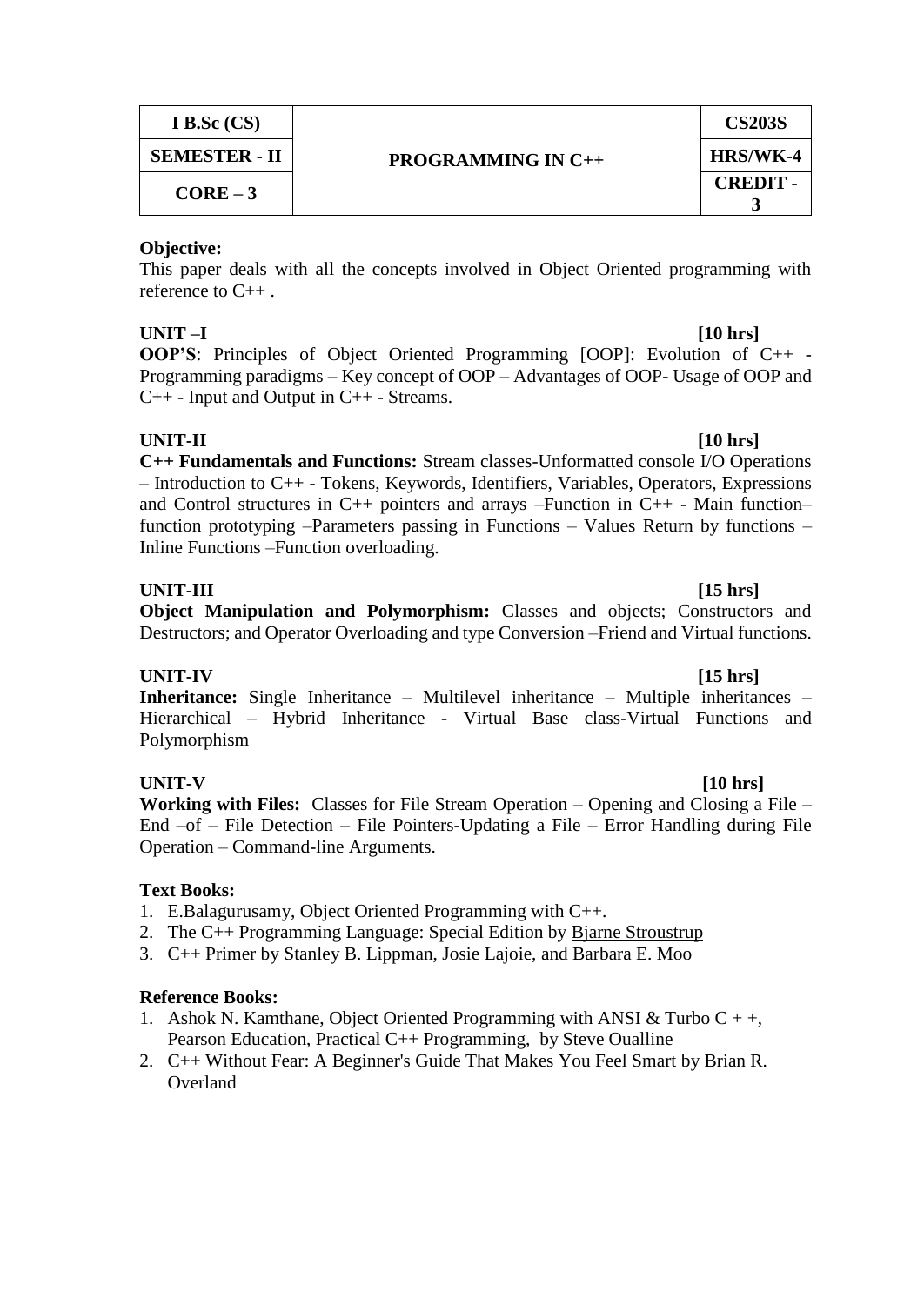| I B.Sc(CS)           |                                                  | <b>CS204S</b>     |
|----------------------|--------------------------------------------------|-------------------|
| <b>SEMESTER – II</b> | <b>FUNDAMENTALS OF DATA</b><br><b>STRUCTURES</b> | HRS/WK-4          |
| $CORE-4$             |                                                  | <b>CREDIT - 3</b> |

This subject will make the student to get acquire with different storage techniques and also make them to implement the logic using different algorithms.

**UNIT –I [10 hrs] Introduction to Data structure:** Definition of a Data structure - Primitive and Composite Data types, Arrays, Operations on Arrays - Order Lists.

**Unit-II [10 hrs] Stacks and Queues:** Stacks – Operation - Application of Stack - Infix to Postfix Conversion - Queues- Operations on Queues, Queue Applications - Circular Queue.

# **Unit – III [15 hrs]**

**Linked List:** Singly Linked List - Representation of a Polynomial - Polynomial addition - Doubly Linked List.

# **Unit – IV [15 hrs]**

**Trees:** Binary trees - Representation – Conversion of Forest to Binary tree - Tree Traversals.

**Unit – V [10 hrs]**

**Graphs:** Definition – Graph Representation - Types of Graphs - Shortest Path (Dijikistras Algorithm).

# **Text Books:**

- 1. E. Horowitz, S.Sahni and Mehta Fundamentals of "Data structures in C++" Galgotia.
- 2. R.Kruse and N.Dale and S.C. Lily Pascal plus Data Structures Algorithms and Advanced Programming – Tata McGrawHill – New Delhi .
- 3. Data structures using C and C++ by Langsam, Augenstein and Tanenbaum, PHI/Pearson Education.

# **Reference Books:**

S.E Goodman and S.T. Hedetniemi, Introduction to the Design and Analysis of Algorithms, Mc Graw Hill, International Edition.Data Structures and Algorithm Analysis in C++ by Mark Allen Weiss, Pearson Education.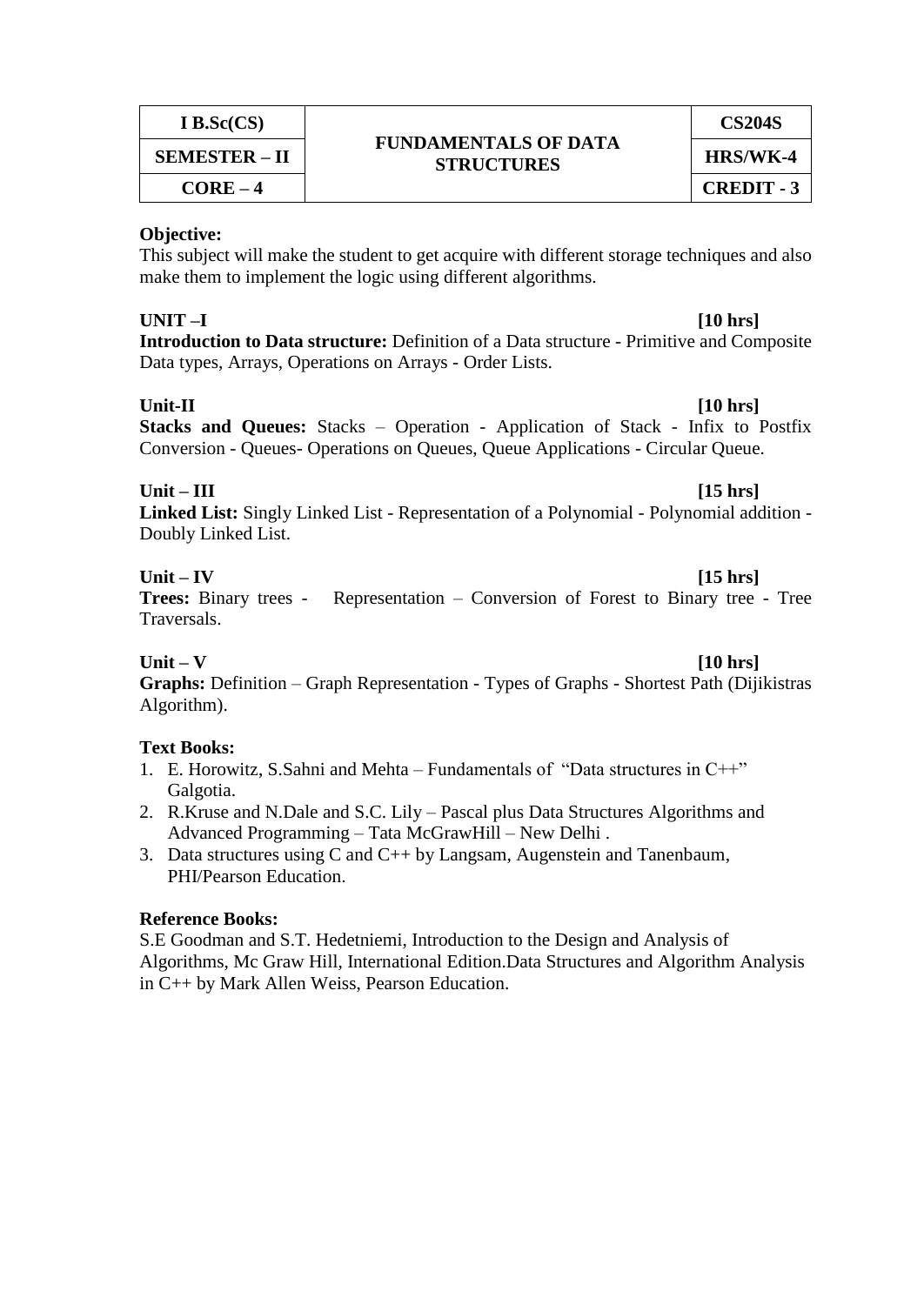| I B.Sc $(CS)$            | <b>PRACTICAL - PROGRAMMING IN</b>             | <b>CSP202S</b>    |
|--------------------------|-----------------------------------------------|-------------------|
| <b>SEMESTER - II</b>     | $C_{++}$                                      | HRS/WK-3          |
| <b>CORE–Practical -2</b> | For the students admitted in the year<br>2010 | <b>CREDIT - 2</b> |

To implement all object oriented programming concepts using C++ and to implement different data structures techniques using it.

- 1. Implementing class and Objects.
- 2. Implementing Inline function
- 3. Implementing Friend function.
- 4. Implementing Constructor and Destructor
- 5. Implementing Operator overloading
- 6. Implementing Inheritance.

### **DATA STRUCTURE USING C++**

- 7. Implement PUSH, POP operations of stack using Arrays.
- 8. Implement add, delete operations of a queue using arrays.
- 9. Conversion of infix to postfix using stacks operations.
- 10. Binary tree traversals [In order, Pre-order, and Post-order] using Recursion.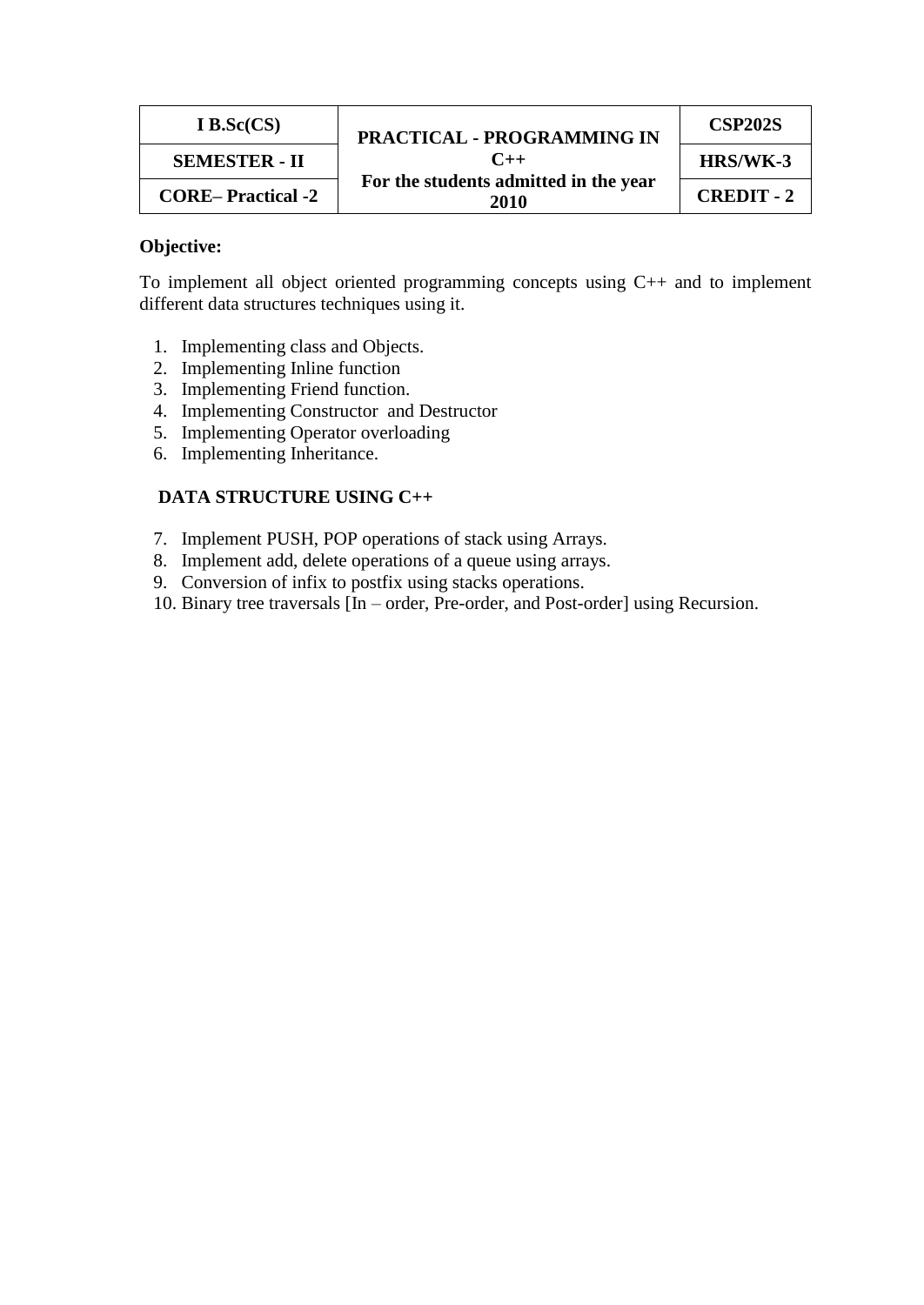| YEAR – II             |
|-----------------------|
| <b>SEMESTER - III</b> |
| $CORE-5$              |



To understand the power of JAVA language in internet programming.

# **UNIT – I 10 hrs**

**Fundamentals of Java Language:** Introduction to Java – Features of Java – Object Oriented Concepts – Data Types – Variables – Arrays – Operators - Control Statements.

# **UNIT – II 15 hrs**

**Inheritance, Polymorphism and Java Modifier:** Classes – Objects – Constructors – Overloading method – Access control – Static and fixed methods – Inner classes – Inheritance – Overriding methods – Using super – Abstract class.

# **UNIT – III 10 hrs**

**Packages, Interfaces and Exception Handling:** Packages – Access Protection – Importing Packages – Interfaces – Exception Handling.

# **UNIT –IV 10 hrs**

**Thread,I/O and File Stream:** Thread – Synchronization - Runnable Interface – Multithreading - I/O Streams – File Streams .

# **UNIT – V 15 hrs**

**String and Util Class :** String Objects - String Buffer – Char Array - Java Utilities: Vector class, Random class, Calendar class, Date Class.

# **Text Books:**

- 1. Cray S. Horstman, Gray Cornell Core Java 2 Vol. I and Vol. II  $7<sup>th</sup>$  Ed. PHI, 2000.
- 2. H. Schildt Java2 (The Complete Reference) Fourth Edition, TMH 1999.
- 3. Java 2 Platform Unleashed by

- 1. Wesley, K. Arnold and J. Gosling The Java Programme Language Addison.
- 2. Java How to Program by H.M.Dietel and P.J.Dietel, Pearson Education/PHI, Sixth Edition
- 3. Beginning in Java 2 by Iver Horton, Wrox Publications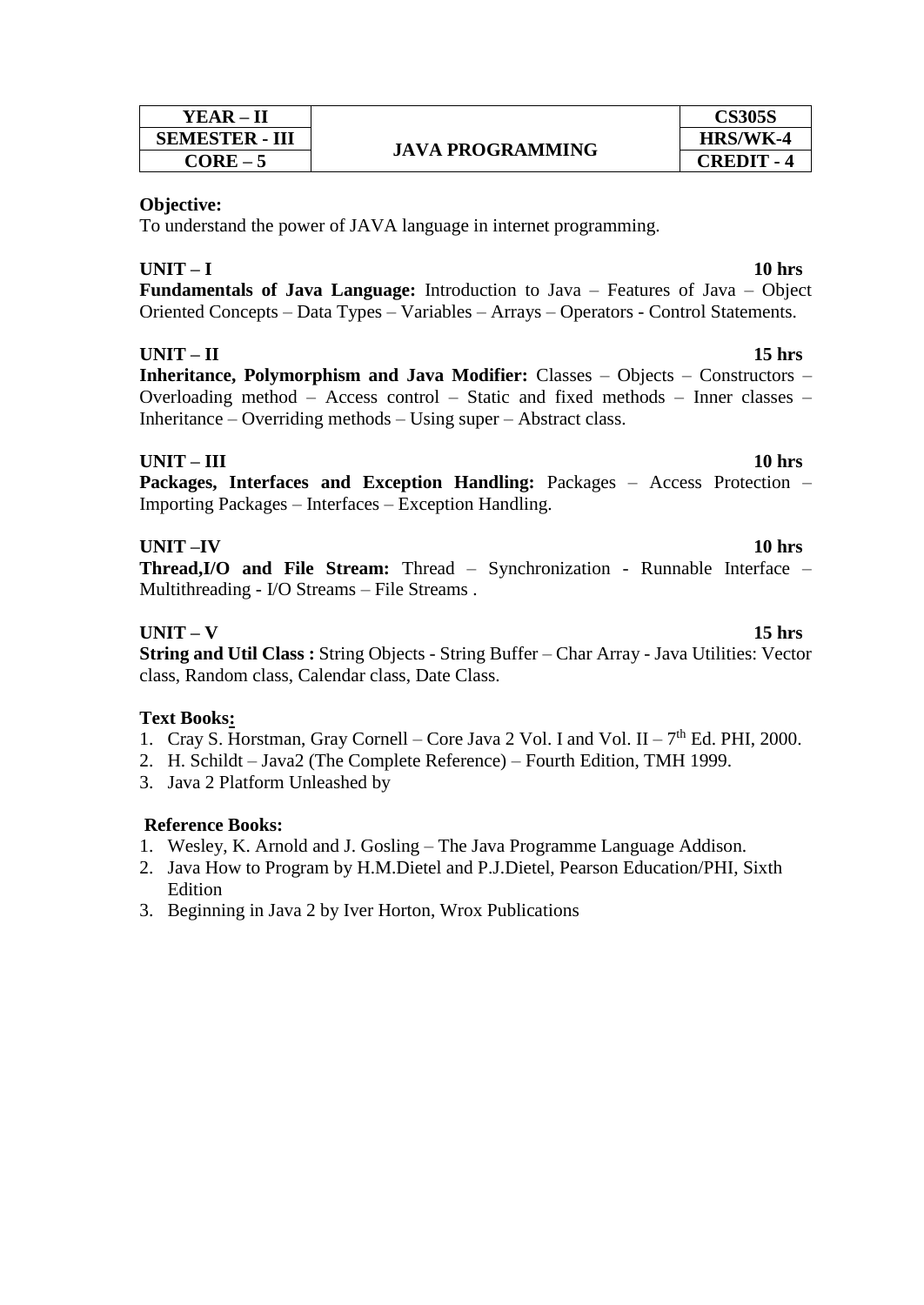To enable the students, learn the basic concepts of Algorithms.

# **UNIT-I [12Hrs]**

**Divide and Conquer:** Introduction to Algorithm- Complexity analysis- Divide and Conquer - Strassen's Matrix Multiplication-Quick sort-Merge sort- Binary Search-Finding Max and Min.

# **UNIT-II [12Hrs]**

**Dynamic Programming:** General method-multistage graph-Traveling salesman problem

# **UNIT-III [12Hrs]**

**Basic Traversal and Search Technique:** Depth first search- Breadth first search- Back Tracking- Graph colorings.

# **UNIT-IV [12Hrs]**

**Greedy method:** General Method - Shortest path- 0/1 Knapsack problem

# **UNIT-V [12Hrs]**

**Np Hard and Np Complete Problem:** Basic concepts of Np-Hard and Np-Complete.

# **Text Books:**

- 1. E.Horowitz.S.Sahni and S.Rajasekaran- *Computer Alogrithms* Glgotia Pub, Pvt.Ltd.,- 1998.
- 2. Design and Analysis of Computer Algorithms by Alfred V. Aho
- 3. [Introduction to Algorithms, Third Edition](http://www.amazon.com/Introduction-Algorithms-Thomas-H-Cormen/dp/0262033844/ref=pd_bxgy_b_text_c) by Thomas H. Cormen

- 1. G.Brassard and Brately -Fundamentals of Algorithm- PHI-1997.
- 2. Data Structures and Algorithm Analysis in C++ by Mark Allen Weiss, Pearson Education, Second Edition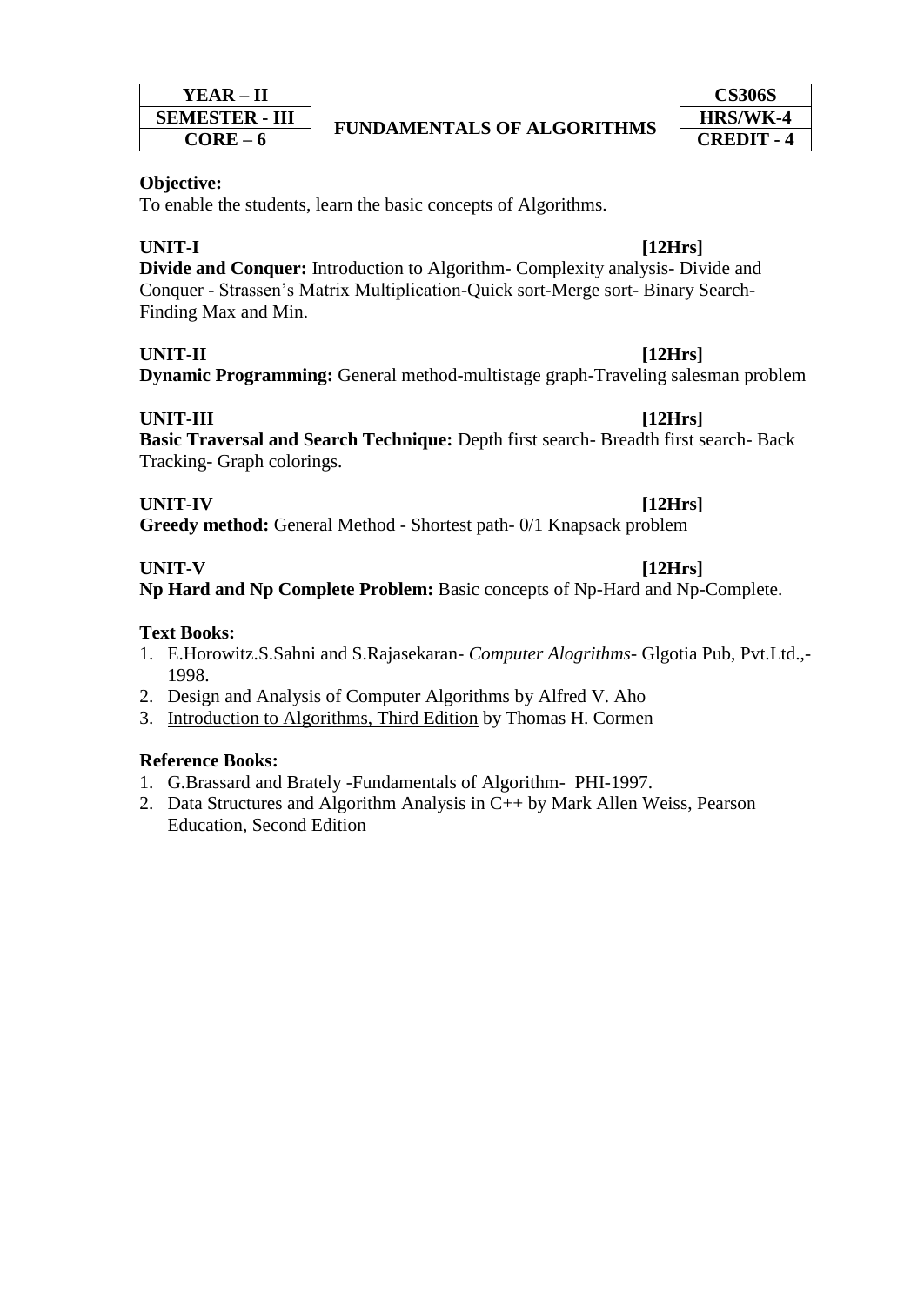To enable the students to learn the basic function of JAVA programming and to make students to acquire the skill in JAVA programming.

- 1. Finding area and Perimeter of a circle. Use Buffered Reader class.
- 2. Determining the order of numbers generated randomly using Random class.
- 3. Implementing and importing packages.
- 4. Implementing Interfaces-Arithmetic Manipulations
- 5. Exception Handling
- 6. Multithreading
- 7. String Manipulation using buffered Reader
- 8. Usage of Calendar Class and manipulation
- 9. Thread implementation using Synchronization
- 10. Application using File streams(Sequential File)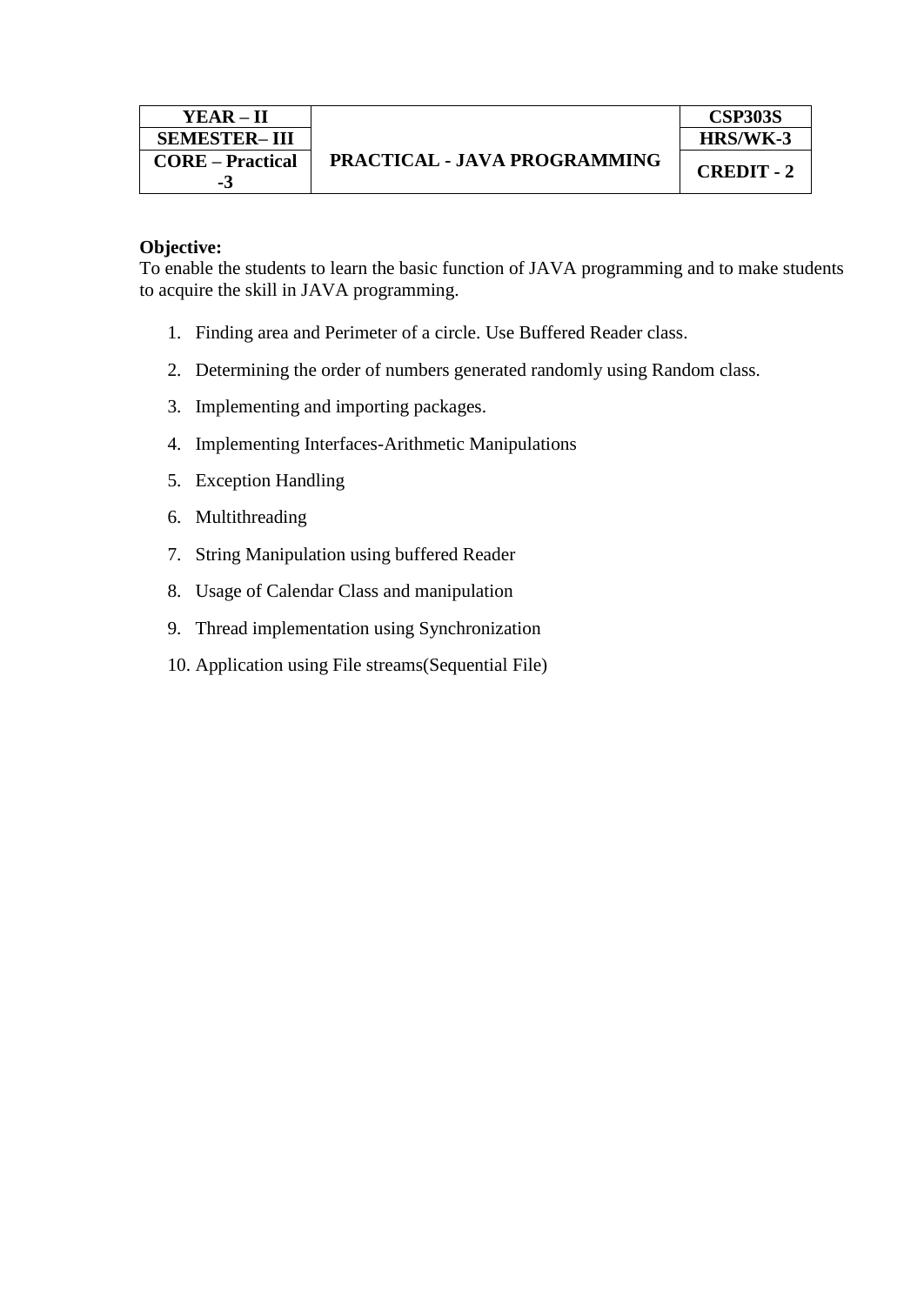| YEAR – II          | <b>COMPUTER GRAPHICS</b> | CS408             |
|--------------------|--------------------------|-------------------|
| <b>SEMESTER-IV</b> |                          | HRS/WK-4          |
| $CORE -$           |                          | <b>CREDIT - 4</b> |

- To enable the students to learn about the working of input output devices.
- To learn the concepts of 2D and 3D transformation models and generation algorithms.
- To understand computer graphic and various graphic algorithms.

**UNIT –I [10 hrs] Introduction to computer Graphics :** Video display devices – Raster scan system – Random Scan System – Interactive input Devices – Hard copy devices – Graphics software – Output primitives – line drawing algorithms – initializing lines – Line function – circle Generating algorithms.

# **UNIT – II [10 hrs]**

**Output Primitives:** Attributes of output Primitives – line attributes – Color and Grayscale style – Area filing algorithms – Character attributes Inquiry functions – Two dimensional transformations – Basic transformation – composite transformation – Matrix representation –Other transformations.

# **UNIT – III [10 hrs]**

**Two dimensional viewing**: Two – dimensional viewing – window – to view port coordinate transformation – clipping algorithms – interactive input methods – Physical Input devices – logical classification of input devices – interactive picture construction methods.

# **UNIT- IV [15 hrs]**

**Three dimensional viewing :**Three – dimensional concepts – Three dimensional display methods – parallel Projection –Perspective projection – Depth Cueing – Visible line and surface identification.

# **UNIT – V [15 hrs]**

**Three dimensional Transformations:** Three dimensional transformations - Three dimensional viewing – Projection – Viewing transformations implementation of viewing operations.

# **Text Books**:

- 1. D. Hearn and M.P. Basker Computer Graphics [C Version] Person Education.
- 2. [Computer Graphics: Principles and Practice in C \(2nd Edition\)](http://www.amazon.com/Computer-Graphics-Principles-Practice-2nd/dp/0201848406/ref=sr_1_3?ie=UTF8&s=books&qid=1276781178&sr=1-3) by [James D. Foley,](http://www.amazon.com/James-D.-Foley/e/B000AQ6STQ/ref=sr_ntt_srch_lnk_2?_encoding=UTF8&qid=1276781178&sr=1-3) Andries van Dam, Steven K. Feiner, and John F. Hughes
- 3. [Schaum's Outline of Computer Graphics](http://www.amazon.com/Schaums-Outline-Computer-Graphics-Zhigang/dp/0071357815/ref=sr_1_5?ie=UTF8&s=books&qid=1276781178&sr=1-5) by [Zhigang Xiang](http://www.amazon.com/Zhigang-Xiang/e/B001ITX1M6/ref=sr_ntt_srch_lnk_4?_encoding=UTF8&qid=1276781178&sr=1-5) and [Roy A. Plastock](http://www.amazon.com/Roy-A.-Plastock/e/B001ITVQ4G/ref=sr_ntt_srch_lnk_4?_encoding=UTF8&qid=1276781178&sr=1-5)
- 4. [Introduction to Computer Graphics](http://www.amazon.com/Introduction-Computer-Graphics-James-Foley/dp/0201609215/ref=sr_1_8?ie=UTF8&s=books&qid=1276781178&sr=1-8) by [James D. Foley,](http://www.amazon.com/James-D.-Foley/e/B000AQ6STQ/ref=sr_ntt_srch_lnk_7?_encoding=UTF8&qid=1276781178&sr=1-8) Andries van Dam, Steven K. Feiner, and John F. Hughes

- 1. W.M. Newman and RF. Sproull Principle of Interactive Computer Graphics McGraw Hill International Edition -1979.
- 2. [Interactive Computer Graphics: A Top-Down Approach Using OpenGL \(5th Edition\)](http://www.amazon.com/Interactive-Computer-Graphics-Top-Down-Approach/dp/0321535863/ref=sr_1_4?ie=UTF8&s=books&qid=1276781178&sr=1-4) by [Edward Angel](http://www.amazon.com/Edward-Angel/e/B001IOF5SE/ref=sr_ntt_srch_lnk_3?_encoding=UTF8&qid=1276781178&sr=1-4)
- 3. [Computer Graphics Using OpenGL \(3rd Edition\)](http://www.amazon.com/Computer-Graphics-Using-OpenGL-3rd/dp/0131496700/ref=sr_1_6?ie=UTF8&s=books&qid=1276781178&sr=1-6) by Francis S Hill Jr. and Stephen M Kelley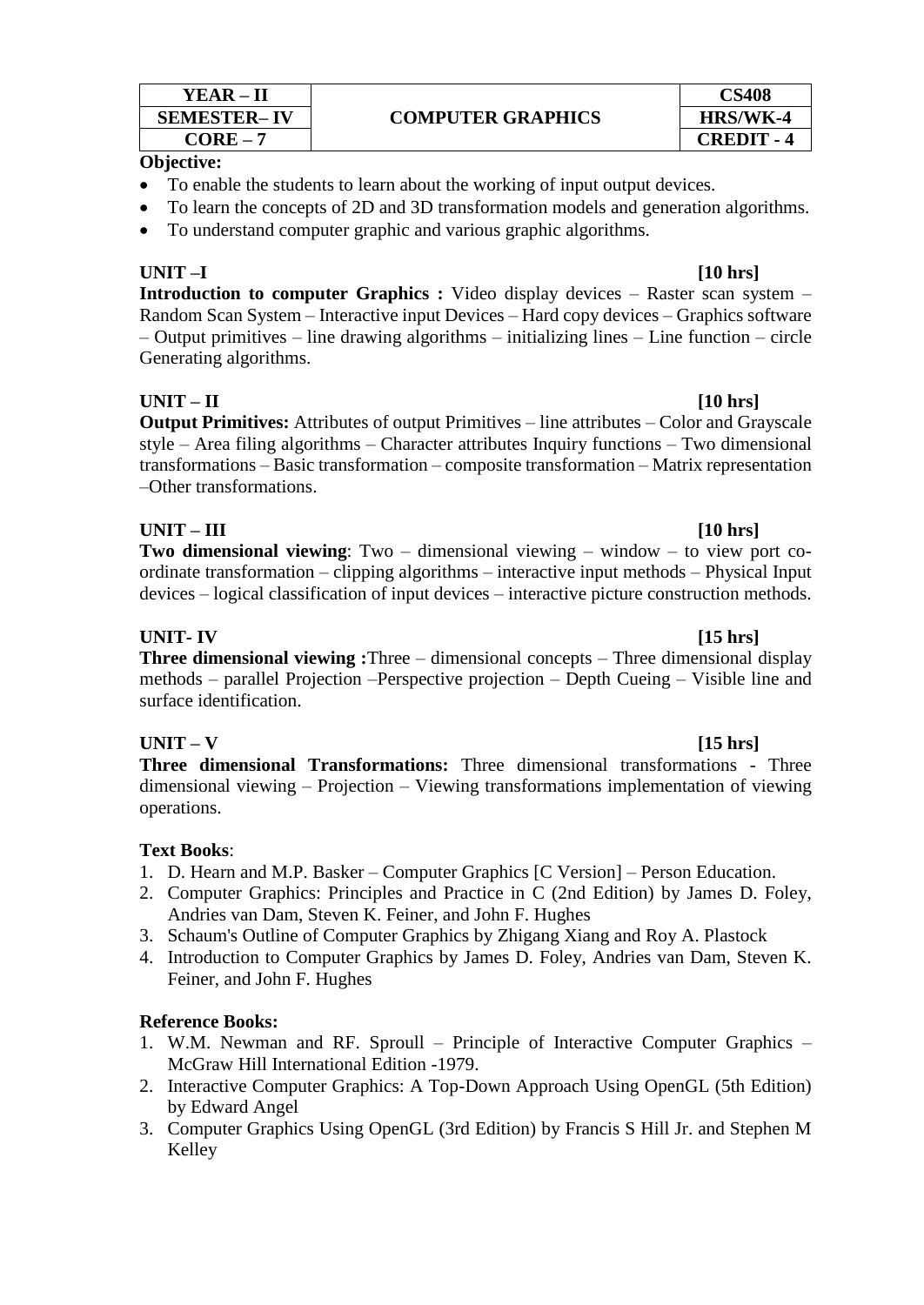| YEAR – II          |
|--------------------|
| <b>SEMESTER-IV</b> |
| CORE - 8           |

- This course provides an in-depth knowledge of Advanced Java language and programming.
- Implementing Java components
- Practicing RMI,BEAN and JDBC.

# **UNIT-I: [12Hrs]**

**Fundamentals of Applets** : Introduction to Applets- Applet Architecture-Applet life cycle – Adding Applets to HTML file- getDocumentBase() & getCodeBase() –creating a simple applets- Loading and displaying images on applets.

# **UNIT-II: [12Hrs]**

**AWT & Managers:** AWT controls –windows Fundamentals-working with graphics, fonts and colors- layout managers.

# **UNIT-III: [12Hrs]**

**JDBC:** JDBC Architecture – Connecting to a Database (MSAcesss) – SOL commandsselect, insert, delete, update. JDBC programming concept: classes-Connection class , Command class , ResultSet class.

# **UNIT-IV: [12Hrs]**

**NETWORKING:** Networking Basics- Sockets - Inet Address - IP Address- Port number – TCP/IP Sockets – Net address .

### **UNIT-V: [12Hrs]**

**RMI AND BEANS:** Introduction to RMI-RMI architecture - Example using RMI Introduction to java Beans-Properties of beans-Simple example using bean.

# **Text Books:**

- 1. P. Naoughton and H. Schildt "Java2: The Complete Reference" –TMH 1999, Ed. 3
- 2. K. Arnold and J. Gosling–"The Java Programming Language"–Ed.2,Publication 2000
- 3. Cays Horstmann and Gary Cornell "Core Java Volume II" Publications 2001
- 4. Phil Hanna "JSP 2.0: The Complete Reference" TMH., Edition 2, Publications 2003

- 1. Ivan Bayross, "Java 2.0 Web enabled Commercial Application Development" BPB Publications 2000.
- 2. Peter Norton & William Stack, "Guide to Java Programming", Techmedia Publications, New Delhi, First Edition, 1997.
- 3. Deitel & Deitel "JAVA: How to program", third edition Prentice Hall of India, 1999.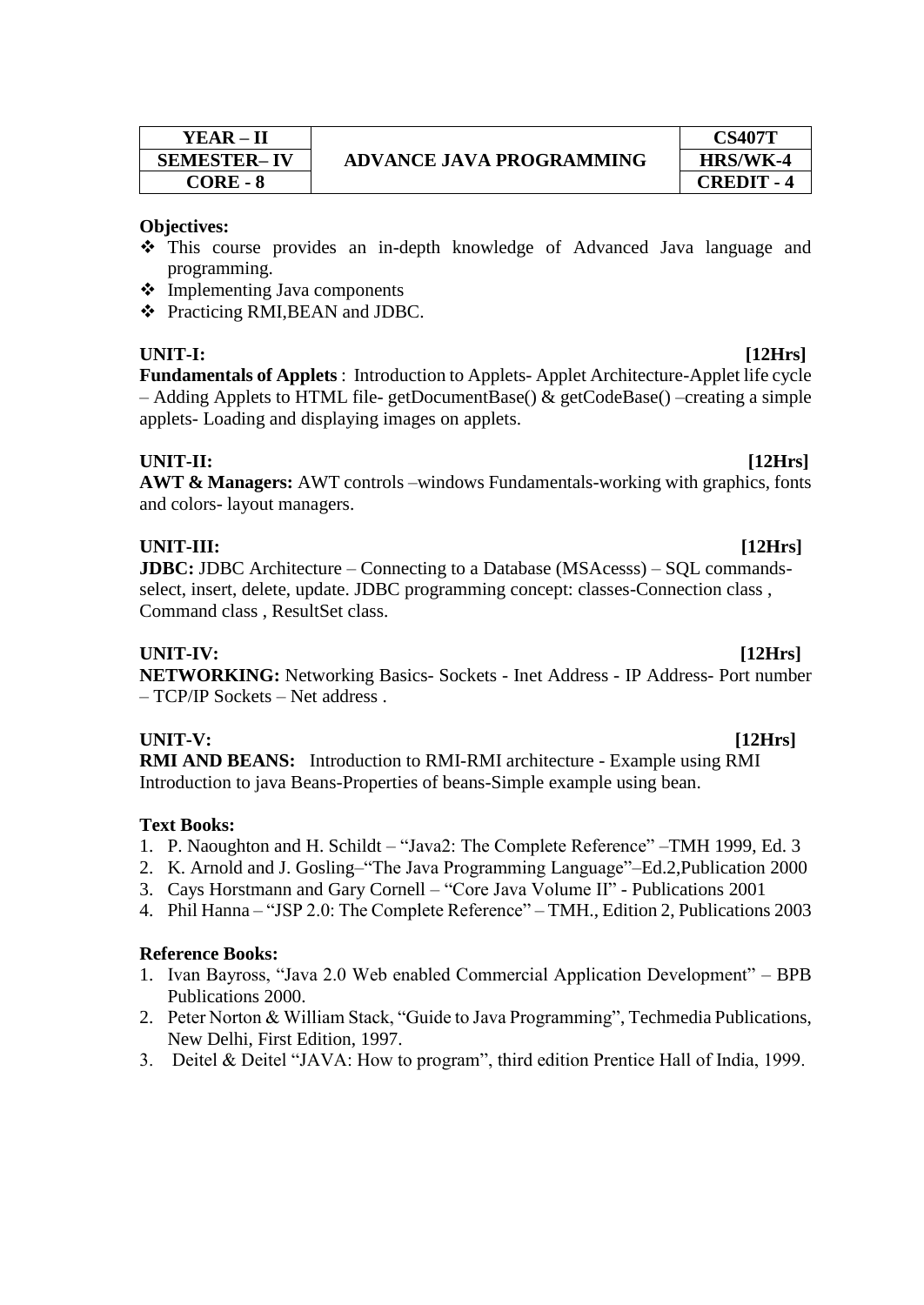| YEAR – II          |                                              | <b>AOSS401S</b> |
|--------------------|----------------------------------------------|-----------------|
| <b>SEMESTER-IV</b> |                                              | HRS/WK-4        |
|                    | <b>SOFT SKILLS</b>                           |                 |
| <b>PART IV</b>     | For the students admitted from the year 2013 | $CREDIT-4$      |

**Unit-I [12Hrs]**

Group Discussion: Why Group Discussion is important- Types of Group Discussion-kTechniques in Group Discussion-Tips for Group Discussion.

# **Unit-II [12Hrs]**

Interview Preparation- Common Interview Questions - Questions to Ask Your Employer- What Employers Want- Attitude & Effort - Body Language –Types of Interview: The Mock Interview- Phone Interviews- Behavioural Interviews- Closing the Interview-Thank You Notes & Follow-Ups*.*

# **Unit-III [12Hrs]**

Quantitative Aptitude: Time and work -Time and Distance -Heights and Distances Data Interpretation: Tabulation – Bar Graphs – Pie Charts – Line Graphs.

# **Unit-IV: [12Hrs]**

Logical Reasoning (1): Analogies –Arrangement-Causes and Effects -Family Tree-Puzzles based questions.

# **Unit V: [12Hrs]**

Logical Reasoning (2): Sequence and Series -Code based questions on letters of alphabet-Syllogism-Statement and Conclusion.

# **References:**

- 1. Group Discussion: A Practical Guide to Participation And Leadership by Kathryn Sue Young, Julia T. Wood, Gerald M. Phillips and Douglas J. Pedersen (Jun 25, 2006)
- 2. How To Interview Like A Pro: Forty-Three Rules For Getting Your Next Job Paperback – July 25, 2012-by JD Mary Greenwood (Author)
- 3. R.S. Aggarwal, Objective Arithmetic , S. Chand & Company, New Delhi , 2005
- 4. Govind Prasad Singh and Rakesh Kumar, Text Book of Quickest Mathematics (for all Competitive Examinations), Kiran Prakashan, 2012
- 5. R.S. Aggarwal, Quantitative Aptitude, S. Chand & Company, New Delhi, 2012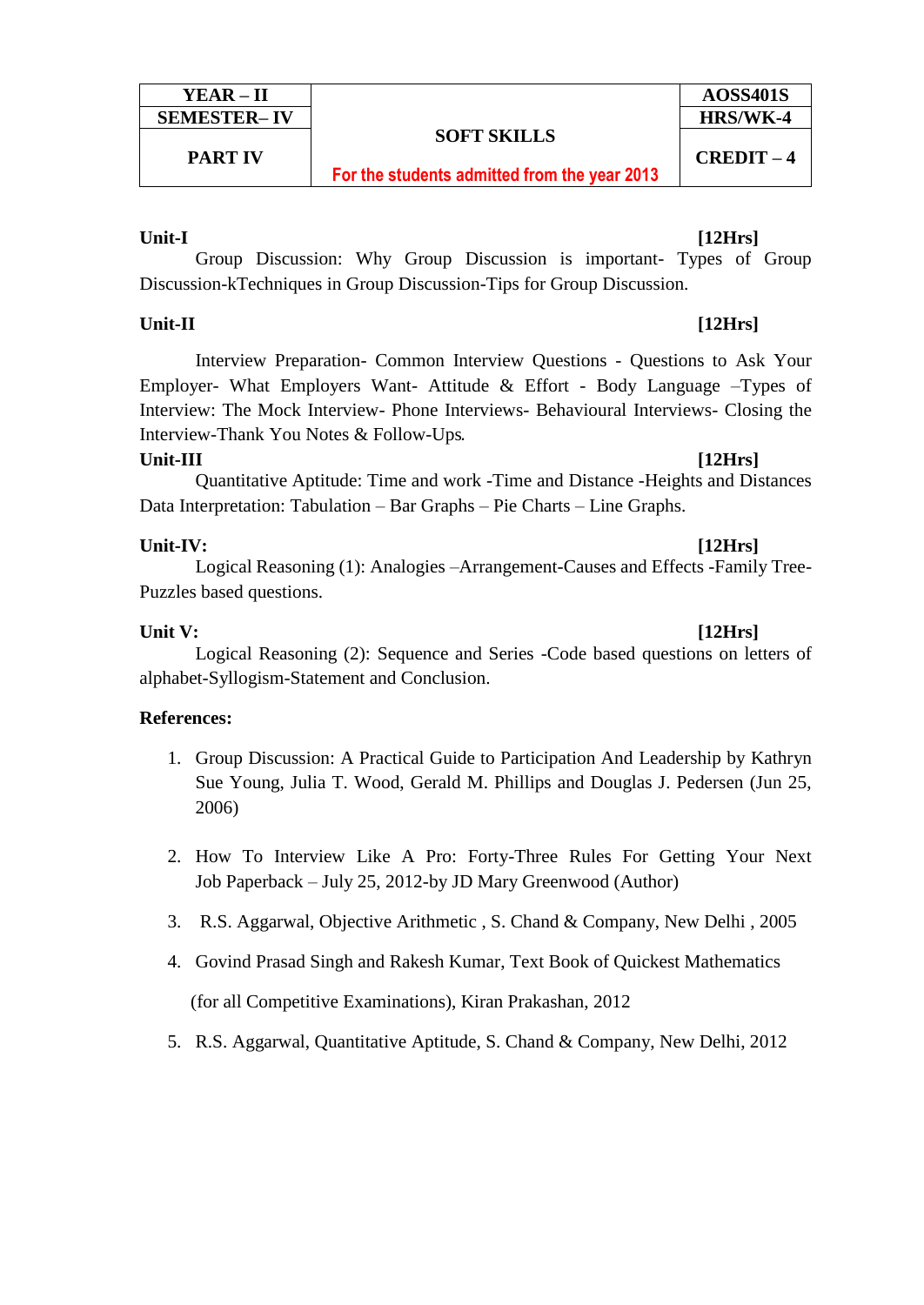To improve the programming skills of the students with respect to advance concepts of Java and to make the students to cop up with the latest programming concepts.

- 1. Loading image onto applet
- 2. Implement an application for Arithmetic operation using AWT.
- 3. Create a database for storing and manipulating student mark list using AWT.
- 4. Write a program to display the ip address of a given host machine.
- 5. Implement an application for sending a string from one machine to another using TCP/IP.
- 6. Implementing chatting application using TCP/IP.

7. Write a program to send in two values to the server program and get back the result calculated using RMI.

8. Incorporating circle symbol onto Bean box.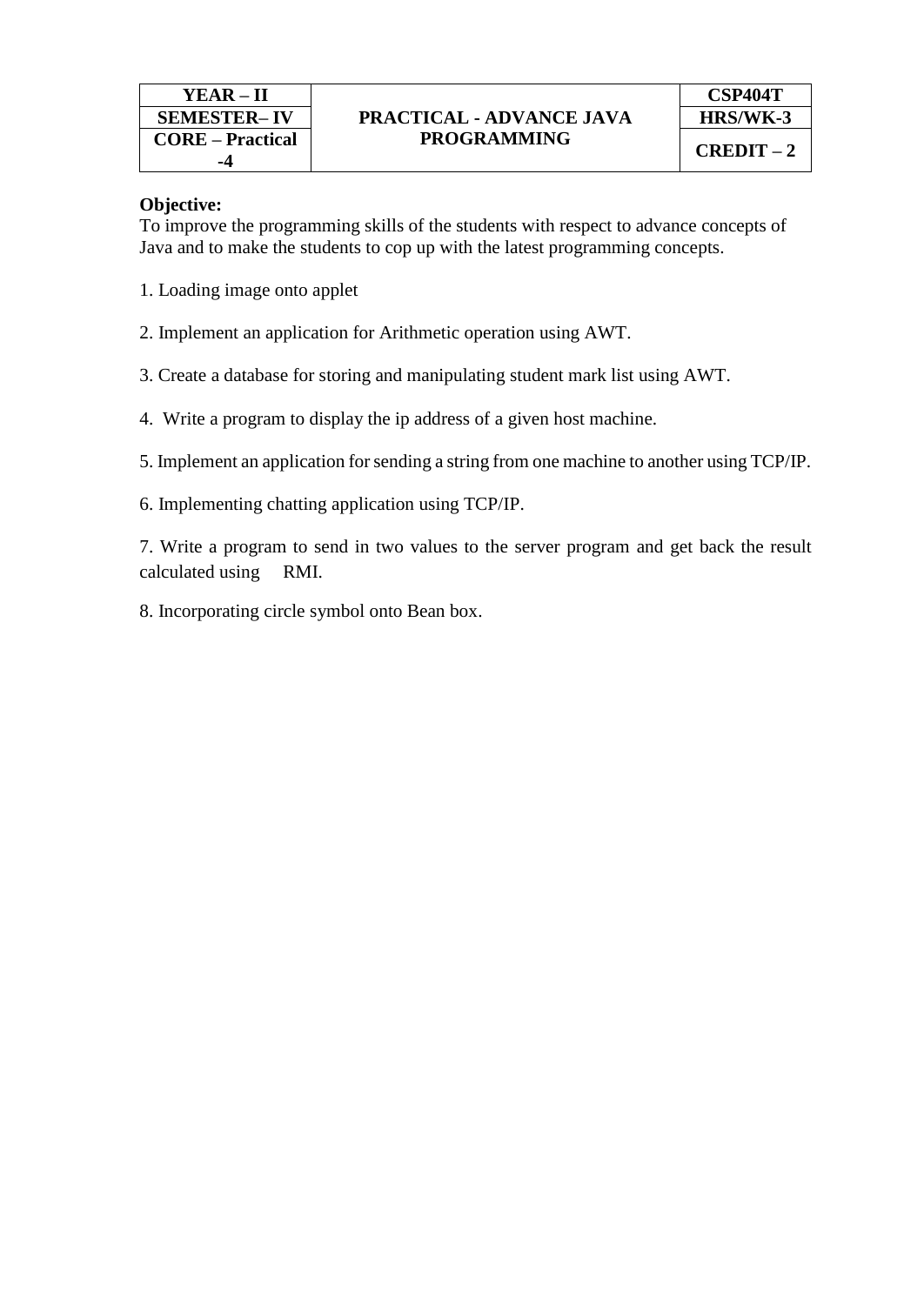| <b>III</b> B.Sc, $(CS)$ | <b>Relational Database Management System</b> | <b>CS509</b>      |
|-------------------------|----------------------------------------------|-------------------|
| <b>SEMESTER – V</b>     |                                              | HRS/WK-6          |
| $CORE-9$                |                                              | <b>CREDIT - 5</b> |

To make the students aware of all concepts related to Database.

# **Unit – I [12 hrs]**

**Database management system:** Definition – purpose of database systems – data abstraction – data models – instances and schemes – data independence – database manager – database administrator – database users – overall system structure.

# **Unit II [12 hrs]**

**Entity Relationship Model:** Entities and entity sets – relationships and relationship sets – attributes – mapping constraints – keys –E-R diagram – reducing E-R diagrams to tables – generalization – aggregation.

# **Unit – III [12 hrs]**

**Relational Model:** the relational algebra – the tuple relational calculus – the domain relational calculus.

# **Unit – IV [12 hrs]**

**Normalization:** First Normal Form – Second Normal Form – Third Normal Form – Boyce – Codd normal form - Fourth Normal Form.

**Unit – V [12 hrs] Oracle SQL:** DDL,DML,DCL operations – integrity constraints – string functions – number functions – data arithmetic – selecting distinct values – working with null values – pseudo columns – grouping and ordering data – sub queries – joins – union , intersect  $\&$ minus – indexes – clusters – views – sequences – synonym – users, roles and privileges – grant and revoke permission – locks.

# **Text Books:**

- 1. Henry F.Korth & Abraham Silberschatz "Database System concepts"- TMH-1998.
- 2. Albert Lulushi-Developing ORACLE FORMS Applications PHI-1997.
- 3. A.J.Page "Relational database concepts selection and implementation"
- 4. George Koch & Kevin loney "Oracle the complete reference"
- 5. Oracle Developer 2000" by Ivan Bayross

- 1. C.J.Date , "An introduction to database system"
- 2. Jeffrey D.Ullman, "Principles of database system"
- 3. "Introduction to Oracle" ,Oracle Corporation Press.
- 4. "Introduction to PL/SQL",Oracle Corporation Press.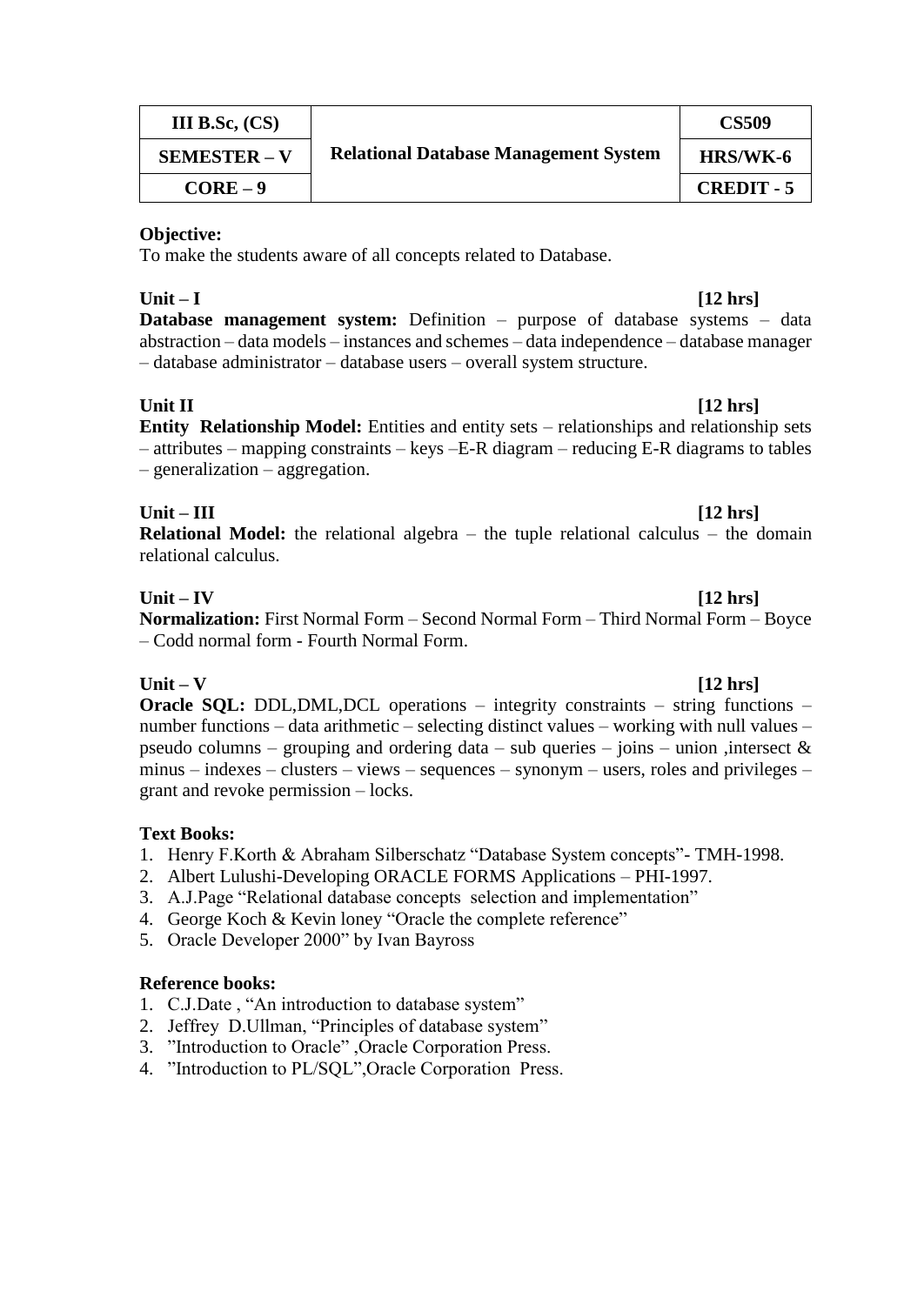| <b>III</b> B.Sc, $(CS)$ | <b>C SHARP .NET TECHNOLOGY</b> | <b>CS510</b>      |
|-------------------------|--------------------------------|-------------------|
| <b>SEMESTER - V</b>     |                                | HRS/WK-5          |
| $CORE-10$               |                                | <b>CREDIT - 5</b> |

To make the student get exposed with the latest programming concept Dot net and to equip them with skills related to  $c$ # programming.

# **UNIT-I [12 hrs]**

**Origin of Dot net Technology :-** Dot Net framework overview – Major Components of Dot net Framework.

# **UNIT -II: [12 hrs]**

**Common Language Runtime(CLR):** CLR activities for executing a program-Components of CLR- MSIC- JIT- Managed code –Dot net Languages- Benefits of Dot net approach- Anatomy of Dot net applications.

# **UNIT-III: [12 hrs]**

**Introducing C# and its features:** Types of application in visual# - Visual Studio IDE – Variables, data types and Operators.

# **UNIT-IV: [12 hrs]**

**Control Structures:** Control Structures (Branching and Looping) – Methods – Classes – Namespace –Properties – Interface.

**UNIT –V: [12 hrs] Windows forms:** - Standard Controls – Overview of ADO .Net Objects – Creating new data Connection – Accessing data using Connection class, Command Class and Data Reader Class (OLEDB Connection).

# **Text Books**:

- 1. Yashavant Kanetkar, 2004 C#.Net. Motilal Books of India.
- 2. Peter Drayton , Ben Albahari, Ted Neward. C# in an nutshell.O'Reilley Publication.
- 3. E.Balaguruswamy.Programming with C# 1- Edition.Tata McGraw Hill Publication.

- 1. Herbert Schildt. 2002 C# A Biginner's Guide. Osborne/ McGraw Hill Publication.
- 2. Burton Harvey,Simon Robinson,julian Templeman and Karli Waston,'C# Programming with the Public Bata',Shroff Pulisheres & Distributors Pvt.Ltd(SPD) Mumbai,April 2001.
- 3. Ben Albahart, Peter Drayton and Brad Merrill, 'c# Essenetials', SPD, Mumabi March 2001.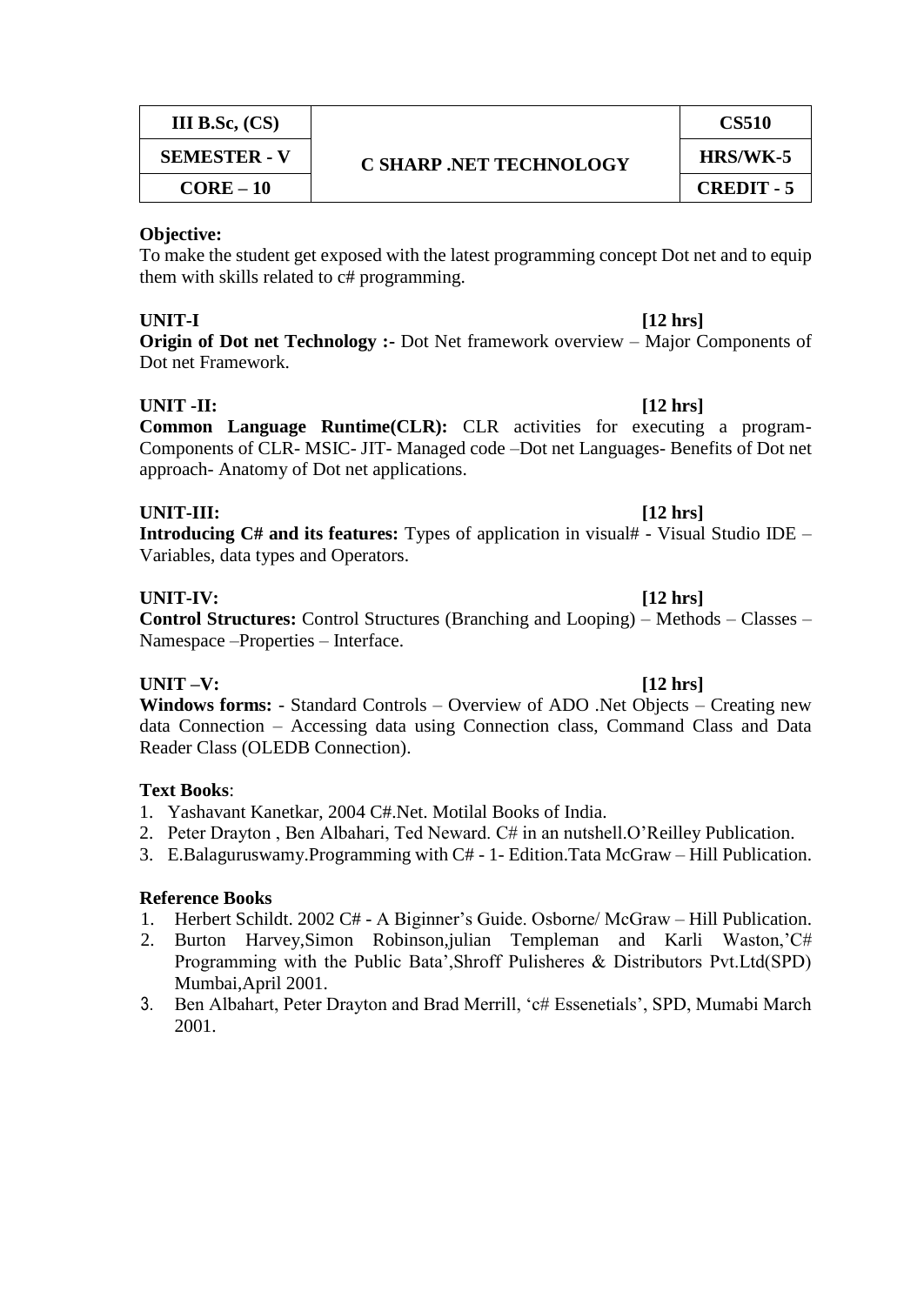| <b>III</b> B.Sc, $(CS)$ | <b>OPERATING SYSTEM</b> | <b>ECS511</b>   |
|-------------------------|-------------------------|-----------------|
| <b>SEMESTER - V</b>     |                         | <b>HRS/WK-6</b> |
| $Elective-I$            |                         | $CREDIT-5$      |

This paper is intended to make the student aware of all concepts related to operating system.

# **UNIT-I [12 hrs]**

**Introduction to Operating System**: Definition of Operating System- Booting – Kernel-History of Operating system - Operating system functions – File system.

### **UNIT-II [12 hrs]**

**Process Management and Deadlock:** Process Management - Inter-process communication - Dead Lock - Dead Lock prerequisites - Dead Lock Strategies.

### **UNIT-III [12 hrs]**

**Memory Management:** Memory Management - Single Contiguous – Fixed Partitioned – Variable Partitions – Non-Contiguous allocations - Paging – Segmentation - Virtual Memory Management Systems.

### **UNIT-IV [12 hrs]**

**GUI and Security:** GUI – Components of GUI – Requirements of Windows based GUI – Security Protection: Threats – Attacks – Worms – Virus - Design principles – Authentication – Protection mechanisms – Encryption.

# **UNIT-V [12 hrs]**

**UNIX:** Unix-Architecture of Unix-File System of Unix- Basic commands in UNIX.

# **Text Books**:

- 1. A.S.Godbole-Operating Systems-TMH-1999.
- 2. A.Silberschatz and P.B.Galvin- Operating system concepts-Addision-Wesley Publishing company, Fifth Edition, 1998.

- 1. Andrew S.Tannenbaum, "Operating Systems: Design and Implementation", 3/e, PHI,2006.
- 2. Charles Crowley,"Opearting Systems-A design Oriented Approcah",Tata MCGraw Hill , 1998.
- 3. William Stallings, "Operating Systems",5/e PHI/Pearson Education , 1997.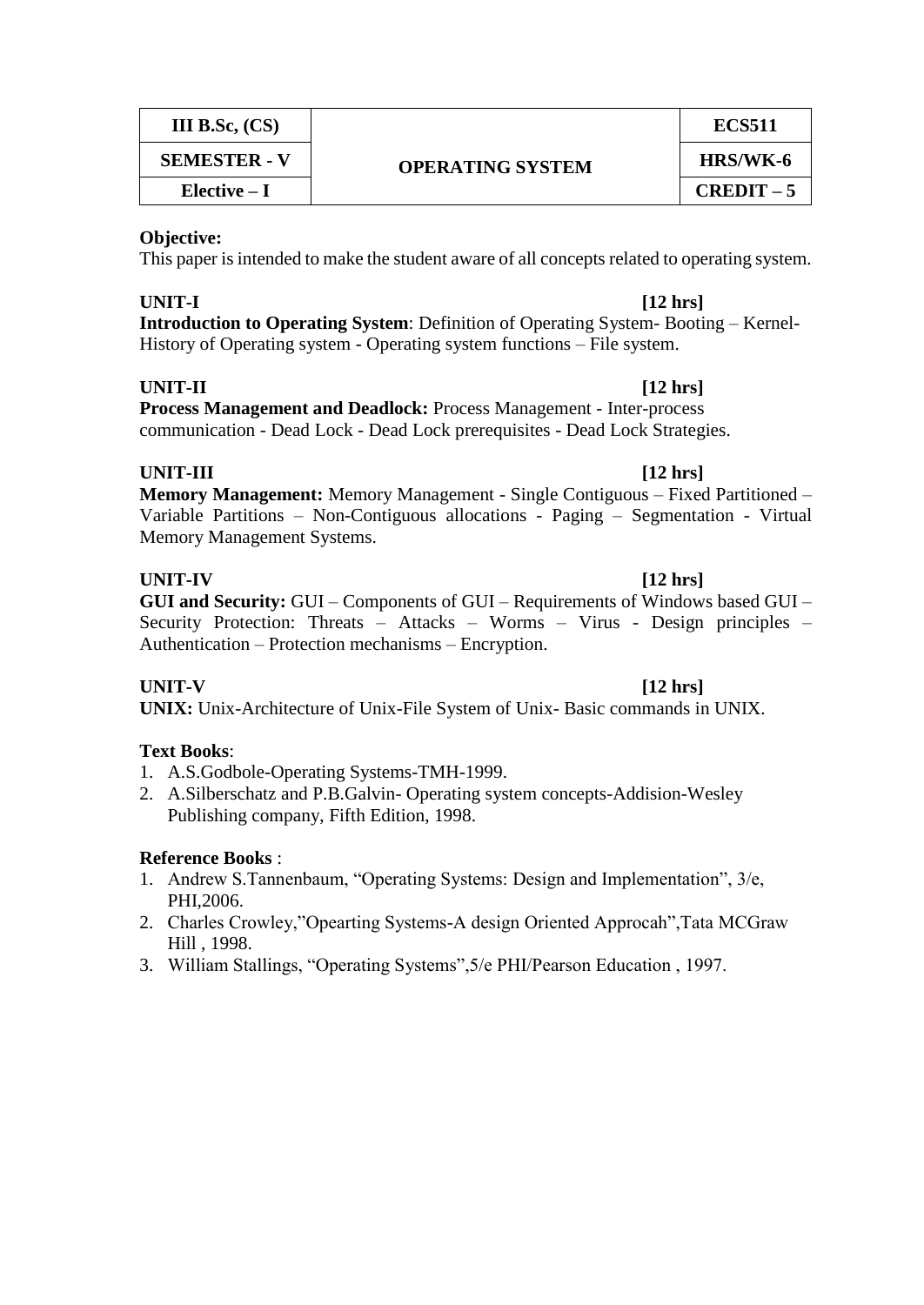| III B.Sc, $(CS)$    | <b>CLOUD COMPUTING</b> | <b>ECS511A</b>    |
|---------------------|------------------------|-------------------|
| <b>SEMESTER - V</b> |                        | <b>HRS/WK-6</b>   |
| $Elective-I$        |                        | <b>CREDIT - 5</b> |

**UNIT I –** Fundamentals Of Grid And Cloud Computing **[12 hrs]** Fundamentals – Cloud computing – History of Cloud Computing – Cloud Architecture – Cloud Storage – Why cloud computing Matters – Advantages of Cloud computing – Disadvantages of Cloud Computing – Companies in the Cloud Today – Cloud Services

### **UNIT II –** Developing Cloud Services **[12 hrs]**

Web-Based Application – Pros and Cons of Cloud Service Development – Types of Cloud Service Development – Software as a Service – Platform as a Service – Web Services – On-Demand computing – Discovering Cloud Services Development Services and Tools – Amazon Ec2- Google App Engine – IBM Clouds.

### **UNIT III –** Cloud Computing For Everyone **[12 hrs]**

Centralizing Email communications – collaborating on Schedules – Collaborating on To-Do Lists – Collborating Contact Lists – Cloud computing for the Community – Collaborating on Group Projects and Events – Cloud Computing for the Corporation.

### **UNIT IV –** Using Cloud Services **[12 hrs]**

Collaborating on Calendars, Schedules and Task Management – Exploring Online Scheduling Applications – Exploring Online Planning and Task Management – Collaborating on Event Management – Collaborating on Contact Management – Collaborating on Project Management – Collaborating on Word Processing – Collaborating on Databases – Storing and Sharing Files – Evaluating Web Mail Services – Evaluating Web Conference Tools – Collaborating via Social Networks and Groupware – Collaborating via Blogs and Wikis.

### **UNIT V –** Grid Computing **[12 hrs]**

OGSA – Sample Use Cases – OGSA Platform Components – OGSI – OGSA Basic Services. Globus Toolkit – Architecture – Programming Model – High Level Services – OGSI.Net. Middleware Solutions.

### **Text Book:**

Michael Miller, Cloud Computing : Web-Based Applications That Change the Way You Work and Collaborate Online, Que Publishing, August 2008.

### **REFERENCE BOOK :**

Haley Bear, Cloud Computing Best Practices for Managing and Measuring Processes for On-demand Computing, Applications and Data Centers in the Cloud with SLAs.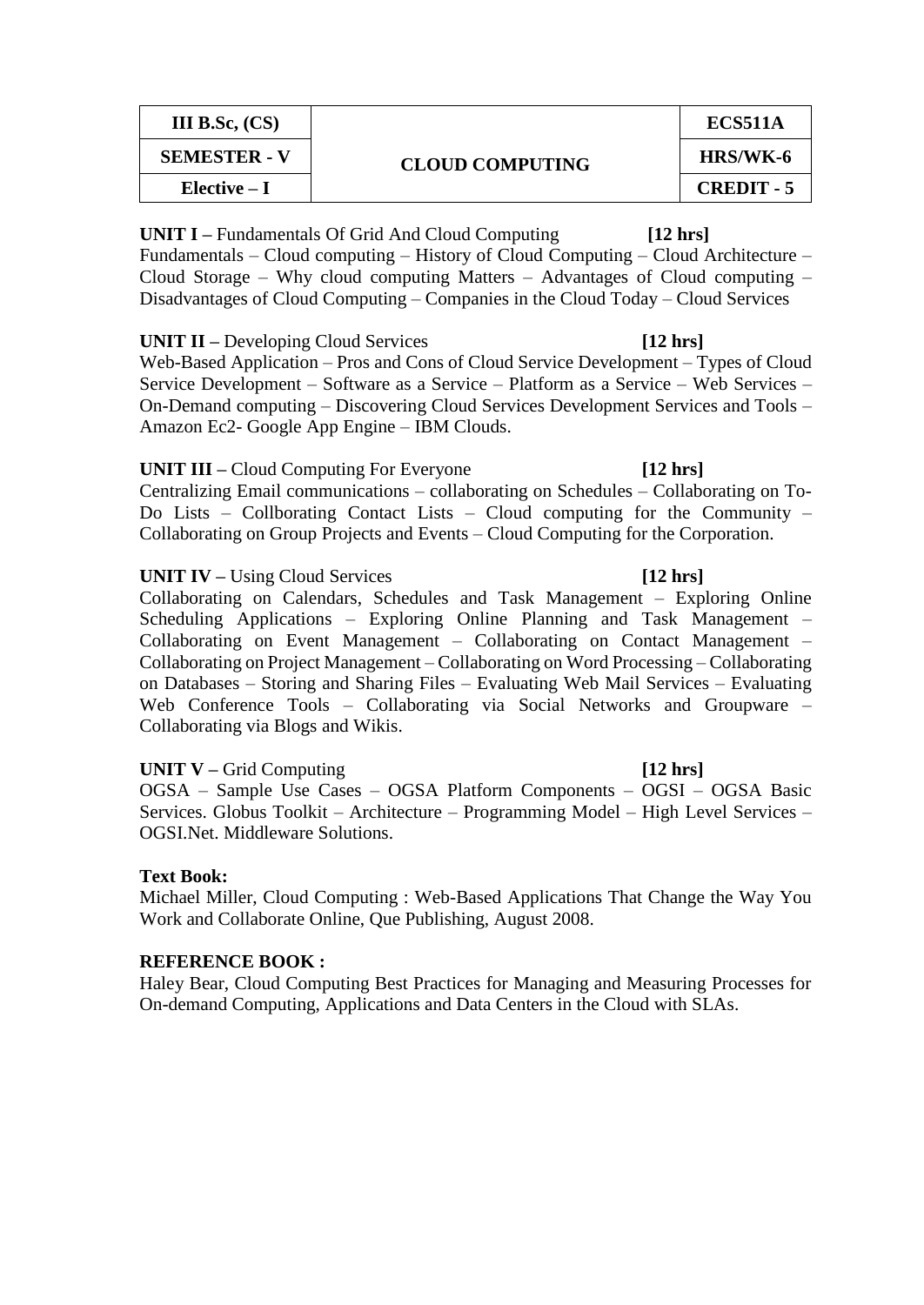| III B.Sc, $(CS)$    | <b>COMPUTER ARCHITECTURE</b> | ECS512            |
|---------------------|------------------------------|-------------------|
| <b>SEMESTER - V</b> |                              | <b>HRS/WK-5</b>   |
| Elective –II        |                              | <b>CREDIT - 5</b> |

Know and understand the main components of a computer system and the considerations in their design.

### **Unit-I [12 hrs]**

**Central Processing Unit:** General Register and stack Organization-Instruction Formats-Addressing Modes-Data Transfer and Manipulation.

# **Unit-II [12 hrs]**

**Pipelining:** Arithmetic, Instruction and RISC Pipelining-Vector Processing.

# **Unit –III [12 hrs]**

**Computer Arithmetic:** Addition and Subtraction –Multiplication and division Algorithms – Floating Point and Decimal Arithmetic operations.

**Unit- IV [12 hrs] Input Output Organization:** Peripheral Devices- I/O Interface - Asynchronous Data Transfer-Models of Transfer-Priority Interrupt – Direct Memory Access – I/O Processor.

# **Unit –V [12 hrs]**

**Memory Organization :** Memory Hierarchy – Main Memory-Auxiliary Memory – Associative Cache and Virtual Memory.

# **Text Books**:

- 1. M.M.Mano-Computer System Architecture -3rd Edition-PHI-1994
- 2. J.P.Haynes- Computer System Architecture-McGrawHill-1988
- 3. [Computer Architecture: A Quantitative Approach, 4th Edition](http://www.amazon.com/Computer-Architecture-Quantitative-Approach-4th/dp/0123704901/ref=sr_1_1?ie=UTF8&s=books&qid=1276781965&sr=1-1) by [John L. Hennessy](http://www.amazon.com/John-L.-Hennessy/e/B000APA2GC/ref=sr_ntt_srch_lnk_1?_encoding=UTF8&qid=1276781965&sr=1-1) and [David A. Patterson](http://www.amazon.com/David-A.-Patterson/e/B000APBUAE/ref=sr_ntt_srch_lnk_1?_encoding=UTF8&qid=1276781965&sr=1-1)

- 1. Pal Chaudhary p, Computer Organization and Design, Prentice Hall of India , 2004.
- 2. Hayes J P , Computer Organization and Architecture , 2nd Edition , McGraw Hill, 1998.
- 3. Tanenbaum A S, Structured Computer Organization, 6<sup>th</sup> Edition, Prentice Hall, 2006.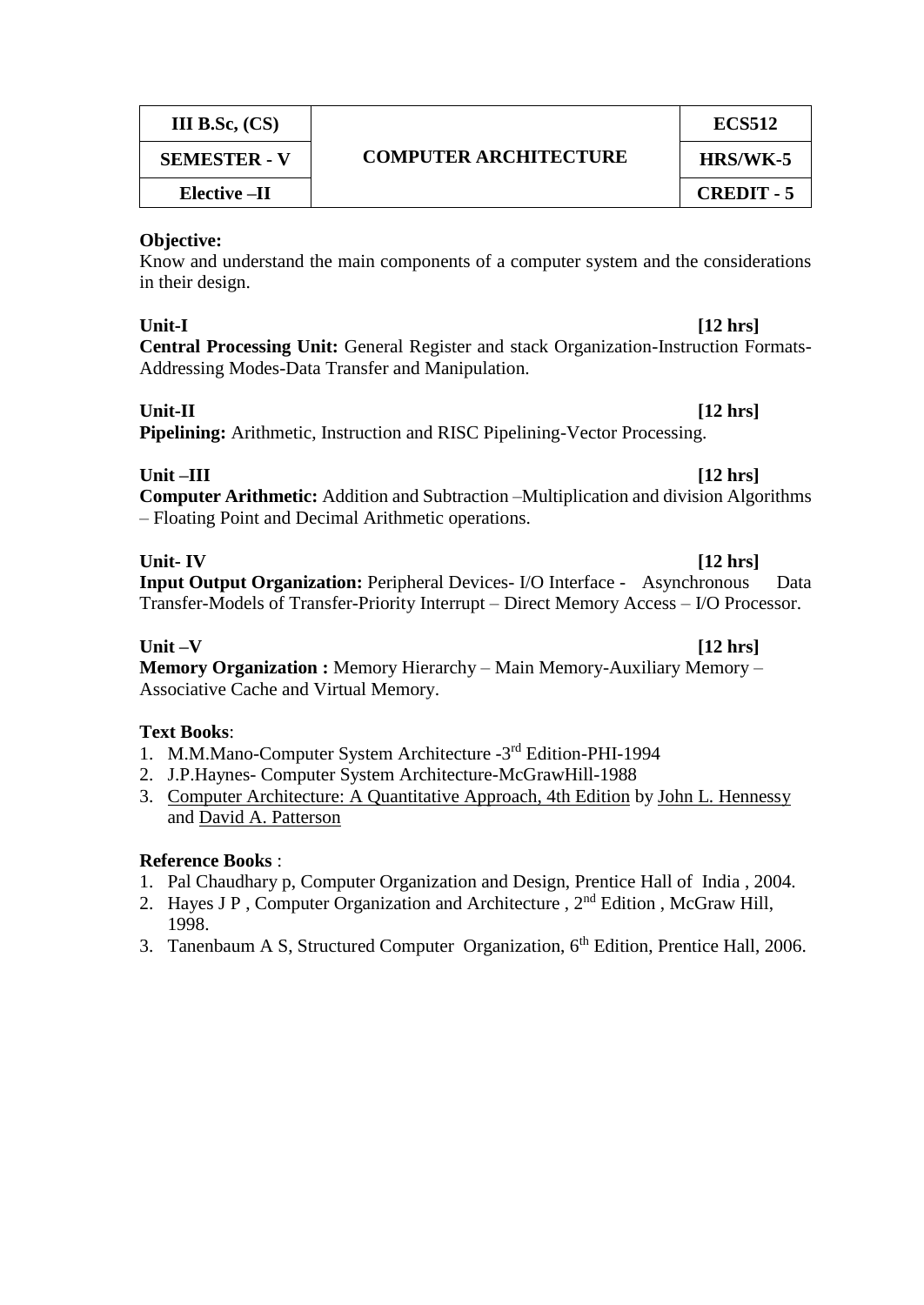| III B.Sc. $(CS)$    |                   | ECS512A           |
|---------------------|-------------------|-------------------|
| <b>SEMESTER - V</b> |                   | HRS/WK-5          |
|                     | <b>E-COMMERCE</b> |                   |
| Elective –II        |                   | <b>CREDIT - 5</b> |
|                     |                   |                   |

Almost all Business that is done in this world is electronically. This paper deals with all issues pertaining to the E-Commerce and equips the students with almost all technical issues regarding E-Commerce.

### Unit-1 [12 HRS]

Electronic commerce environment and opportunities: Background – the electronic commerce environment - electronic marketplace technologies – models of electronic commerce:Overview – electronic data interchange – migration to open EDI – electronic commerce with WWW/Internet – Commerce Net Advocacy – Web commerce going forward.

# Unit-2 [12 HRS]

# Approaches to safe electronic commerce: Overview – secure transport protocols – secure transactions – secure electronic payment protocol(SEPP) – Secure electronic transaction(SET) – certificates for authentication – security on web servers and enterprise networks – electronic cash and electronic payment schemes: Internet monetary payment and security requirements – payment and purchase order process – on-line electronic cash.

Internet/Intranet security issues and solutions: The need for computer security – specific intruder approaches – security strategies – security tools – encryption – enterprise networking and access to the internet – antivirus programs – security teams.

# MasterCard/visa secure electronic transaction: Introduction – business requirements – concepts – payment processing – E-mail and secure E-mail technologies for electronic commerce: Introduction – The means of distribution A Model for message handling – how does E-mail work? – MIME: Multipurpose internet mail extensions – S/MIME: Secure multipurpose internet mail extensions – MOSS: Message object. Security services – Comparisons of security methods – MIME and related facilities for EDI over the internet.

### Unit-5 [12 HRS]

Internet and web site establishment: Introduction – technologies for web servers – internet tools relevant to commerce – internet applications for commerce – internet charges – internet access and architecture – searching the internet – internet resources: A travelogue of web malls: Introduction – a shopping experience – a travelogue – applications: Advertising on the internet: Issues and technologies: Introduction – advertising on the web – "Marketing 101" – creating a web site.

# Unit-3 [12 HRS]

### Unit-4 [12 HRS]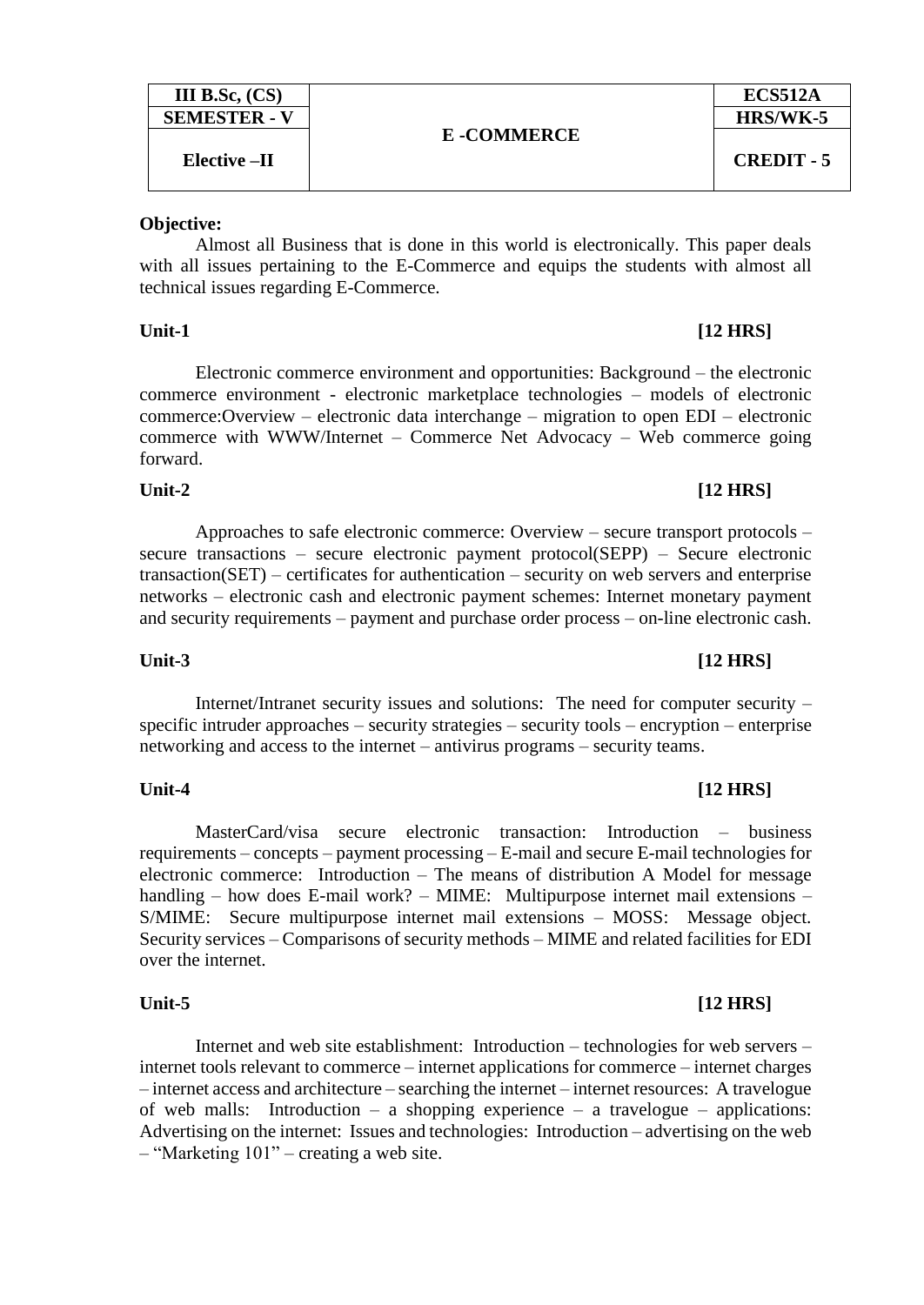# **Text Books:**

- 1. Daniel Minoli and Emma Minoli. 1999. *Web commerce technology handbook*. Tata Mc Graw Hill.
- 2. Kamalesh K Bajaj and Debjani Nag. 1999. E-Commerce, the cutting edge of business. TataMc Graw Hill.
- 3. Janice Reynolds. 2004. *The Complete E-Commerce Book*: *Design, Build & Maintain a Successful Web-based Business.* Focal Press Publication.

- 1. Kenneth C. Laudon, Carol Guercio Traver. 2001. *E-commerce: Business, Technology, Society*. Addison Wesley Publication.
- 2. Constance H. McLaren, Bruce J. McLaren. 1999. *E-commerce: Business on the Internet South*. Western Educational Publication.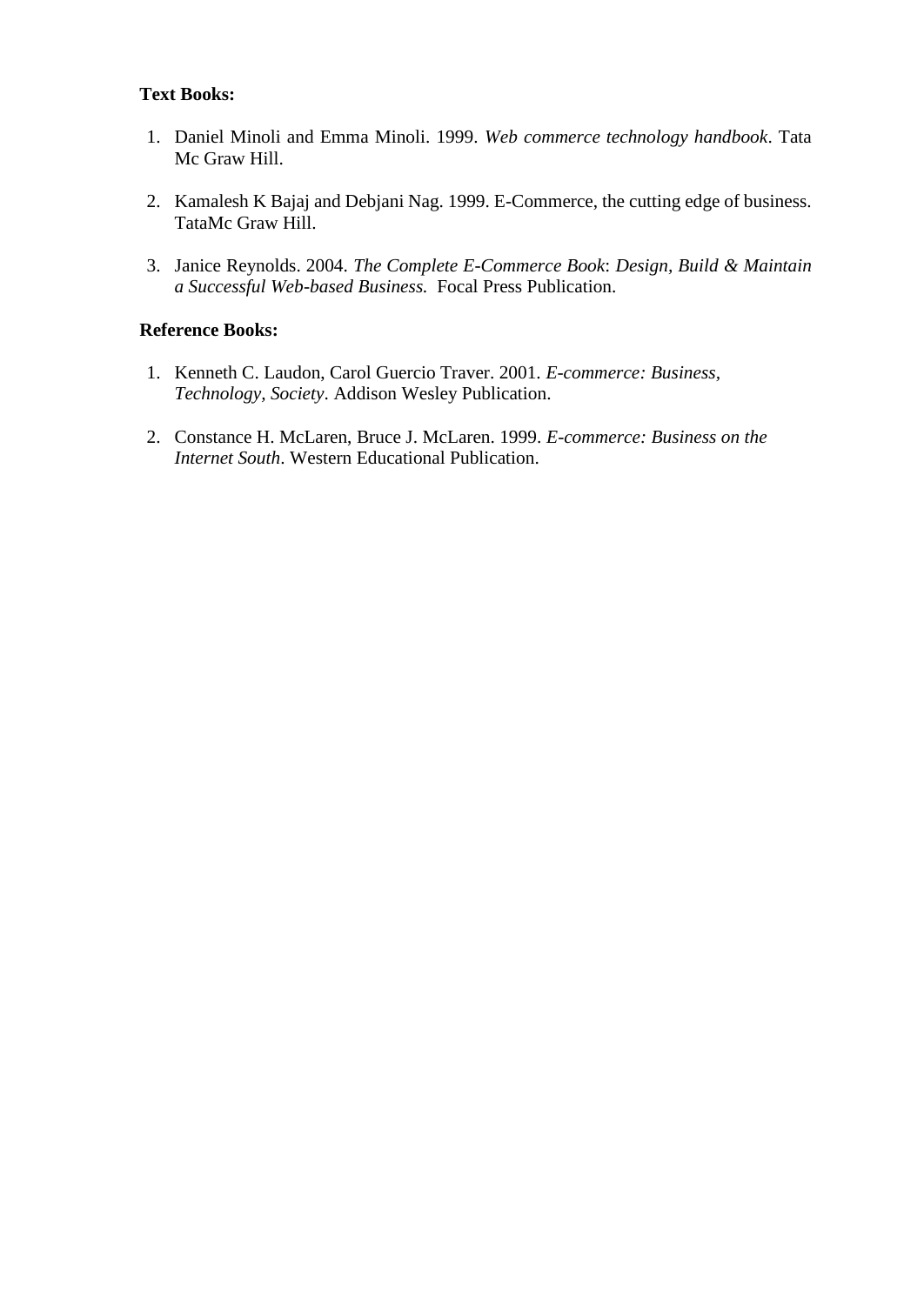| <b>III</b> B.Sc, $(CS)$ |                           | <b>CSP505</b>     |
|-------------------------|---------------------------|-------------------|
| <b>SEMESTER – V</b>     | <b>PRACTICAL - ORACLE</b> | HRS/WK-3          |
| $CORE-5$                |                           | <b>CREDIT - 2</b> |

To make the student aware of the Back-End tool.

# **SQL**

- 1. Simple Queries using DDL,DML and DCL
- 2. SQL Aggregate Functions
- 3. SET Operations
- 4. Views and Snapshots
- 5. Multiple Tables and Nested Queries

# **PL/SQL**

- 6. PL/SQL Block
- 7. Function and Procedures
- 8. Subprograms and Packages
- 9. Triggers
- 10. Cursors

### **Forms and Reports**

- 11. Designing Oracle Forms using Menus and Buttons
- 12. Developing Oracle Reports.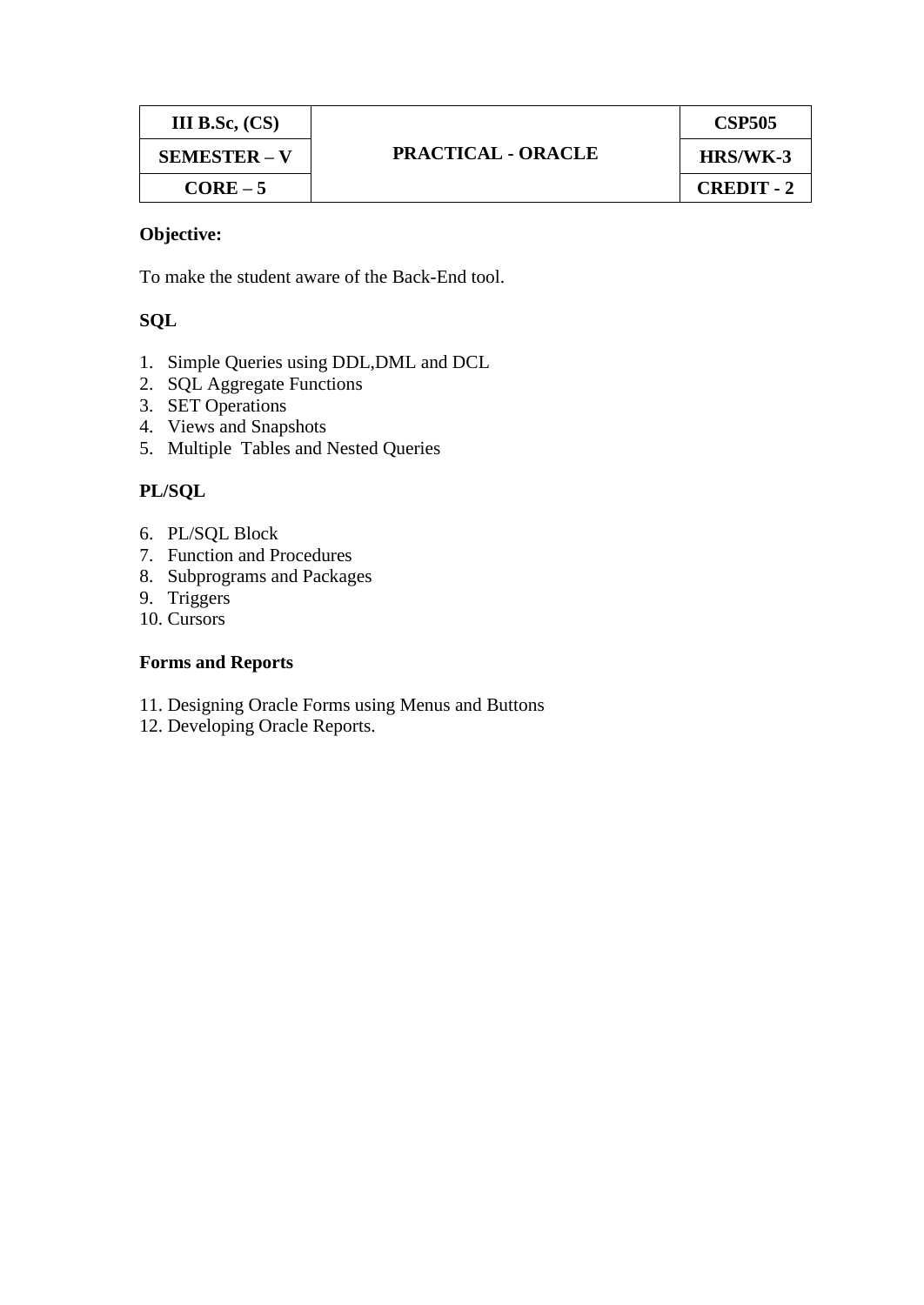| III B.Sc, $(CS)$    | <b>PRACTICAL – C SHARP.</b><br><b>NET Technology</b> | <b>CSP506</b>     |
|---------------------|------------------------------------------------------|-------------------|
| <b>SEMESTER - V</b> |                                                      | HRS/WK-4          |
| $CORE-6$            |                                                      | <b>CREDIT - 2</b> |

To improve the programming skills of the students with respect to C# and to make the students to know the latest programming concepts.

- 1. Create Custom Windows Forms in c# with images.
- 2. Create a Splash Screen.
- 3. Create a color chooser using standard control.
- 4. Notepad Application.
- 5. Login Form Creation using Ms Access
- 6. Database Application to store phone numbers along with your name [Ms Access Backend]
- 7. Menu driven Application to store salary details of an employee[Ms Access Backend]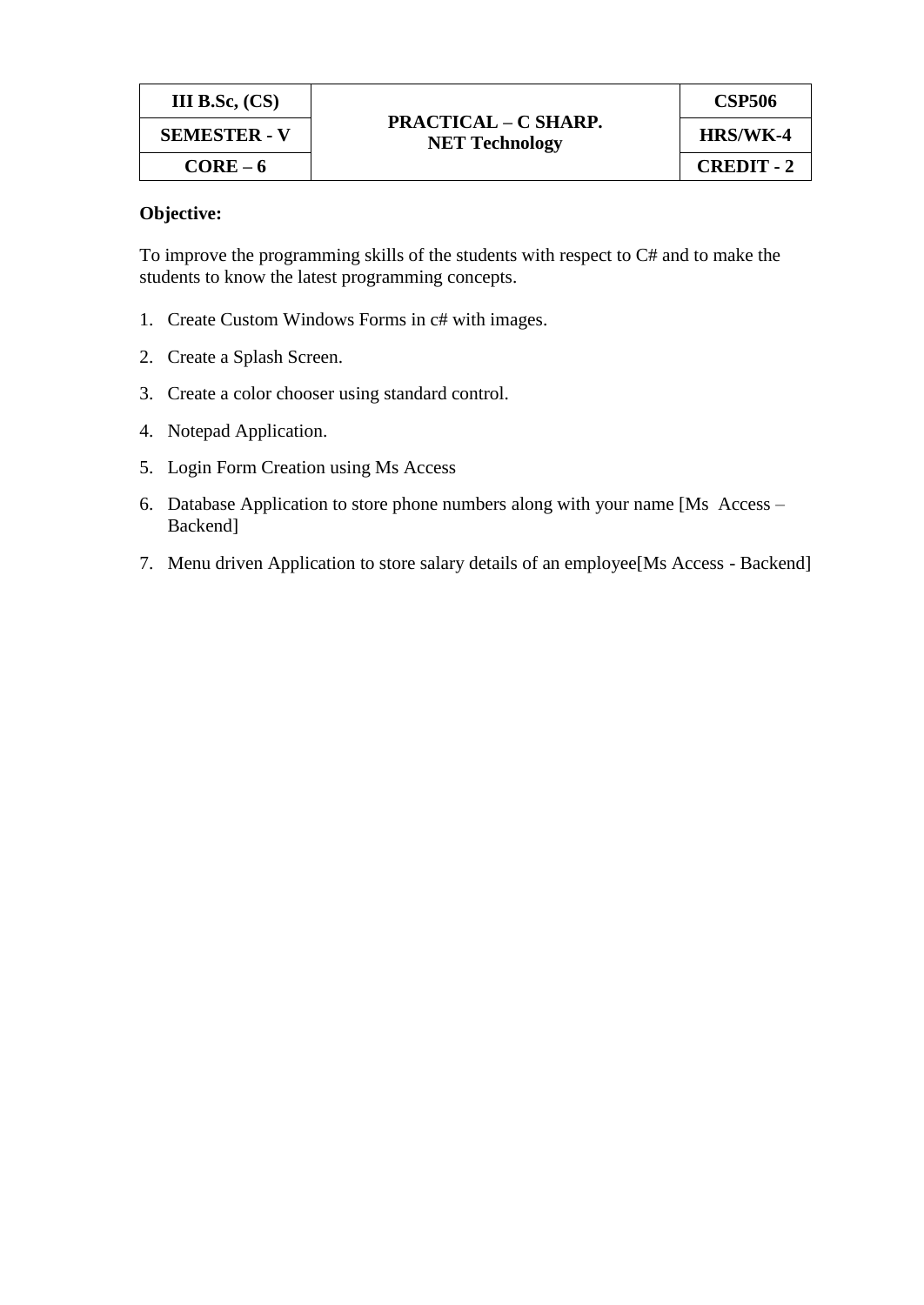| III B.Sc. $(CS)$     |                                    | CS613             |
|----------------------|------------------------------------|-------------------|
| <b>SEMESTER - VI</b> | <b>DATA COMMUNICATION NETWORKS</b> | <b>HRS/WK-6</b>   |
| $CORE-13$            |                                    | <b>CREDIT - 5</b> |

To enable the students to get acquainted with the basics of Networks and to make them concentrate on research side with respect to networks.

# **Unit I [12 hrs]**

**Networks :** protocols and standard – line configuration – topology – transmission mode – categories of networks – inter networks.

**Unit II [12 hrs] The OSI Model :** functions of the layers – TCP/IP protocol suite – signals – analog and digital signal – periodic and a periodic signals – analog signals – digital signal – data transmission – data terminal equipment – data circuit terminals equipment – modems.

**Unit III [12 hrs] Transmission Media**: guided media – unguided media – transmission impairments – media comparison. Multiplexing – FDM – TDM – WDM. Error detection and correction – types of errors–detection – vertical redundancy check (VRC) – longitudinal redundancy check (LRC) – cyclic redundancy check (CRC) – check sum – error correction.

**Unit IV [12 hrs] Switching**: Circuit switching – packet switching – message switching – networking and internetworking devices – repeaters – bridges – routers – gateways.

**Unit V [12 hrs] Routing algorithms**: distance vector routing – link state routing – data link control – line discipline – flow control – error control.

# **Text Books:**

- 1. "Data Communications and Networks" Behrouz A Forouzan, Second Edition, Tata McGraw Hill, 2002.
- 2. "Data and Computer Communication", William Stallings,  $7<sup>th</sup>$  Edition, Pearson Education – 2006.
- 3. [Introduction to Data Communications and Networking](http://www.amazon.com/Introduction-Communications-Networking-Wayne-Tomasi/dp/0130138282/ref=sr_1_8?ie=UTF8&s=books&qid=1276782296&sr=1-8) by [Wayne Tomasi](http://www.amazon.com/Wayne-Tomasi/e/B001ITYE4A/ref=sr_ntt_srch_lnk_7?_encoding=UTF8&qid=1276782296&sr=1-8)

- 1. William Stallings, "Data & Computer Communications", Sixth Edition,Pearson Education, 2001.
- 2. [Introduction to Data Communications and Networking](http://www.amazon.com/Introduction-Communications-Networking-Behrouz-Forouzan/dp/0256230447/ref=sr_1_6?ie=UTF8&s=books&qid=1276782296&sr=1-6) by Behrouz Forouzan, Catherine Ann Coombs, and [Sophia Chung Fegan.](http://www.amazon.com/Sophia-Chung-Fegan/e/B001IQWOZO/ref=sr_ntt_srch_lnk_5?_encoding=UTF8&qid=1276782296&sr=1-6)
- 3. Fred Halsall, "Data Communications,Computer Networks and Open Systems", Addison Wessley, 1995.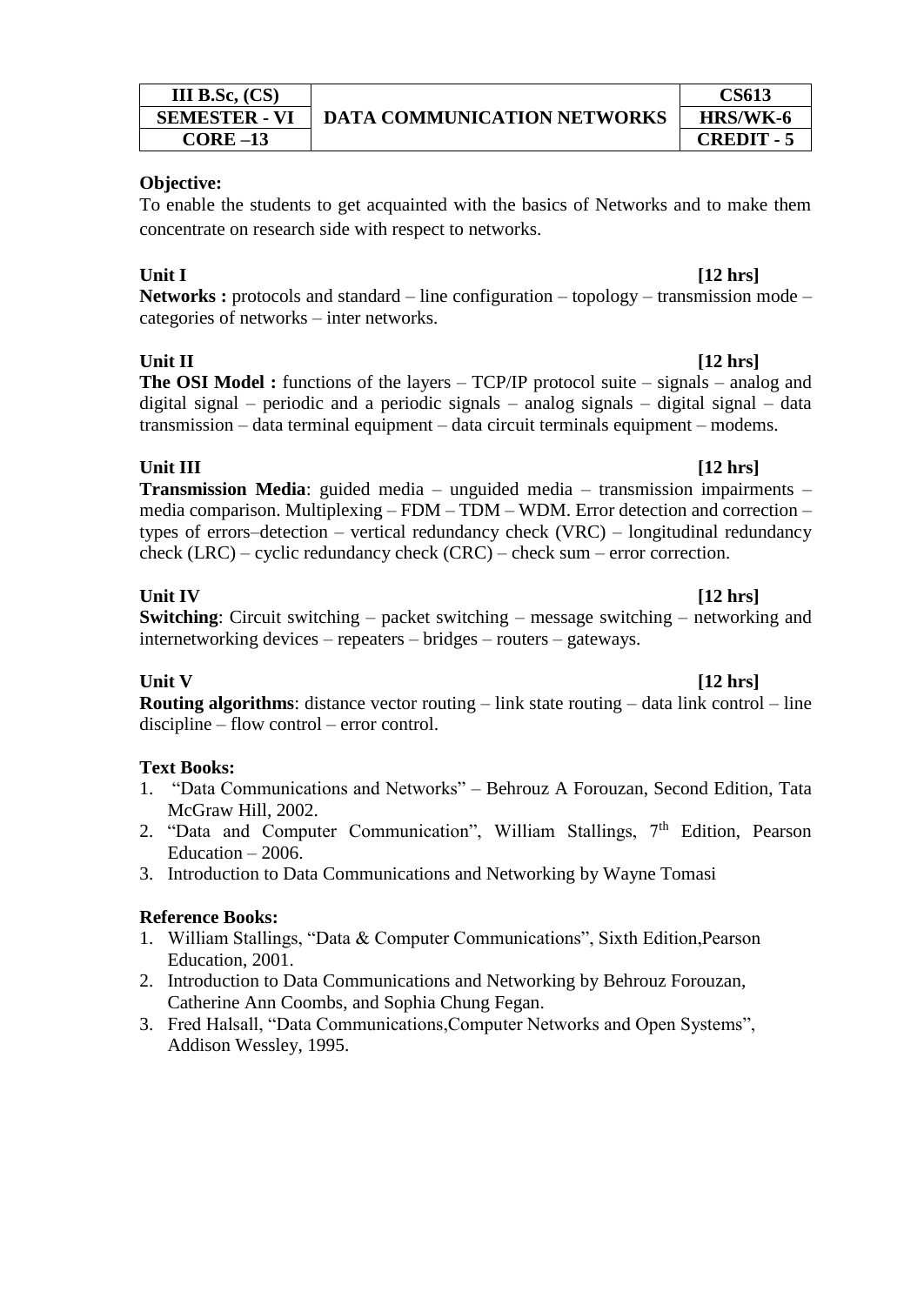| <b>III</b> B.Sc, $(CS)$ | <b>ASP. NET TECHNOLOGY</b> | CS614             |
|-------------------------|----------------------------|-------------------|
| <b>SEMESTER - VI</b>    |                            | HRS/WK-5          |
| <b>Core - 14</b>        |                            | <b>CREDIT - 5</b> |

To enable the students to have a depth knowledge in Dot net technology.

### **UNIT I: [10 hrs]**

**Introduction to ASP.NET**: Architecture of ASP.NET – difference between asp and ASP.NET .

### **UNIT II: [20 hrs]**

**Creating and running a simple web-form**: Examining an ASPX file, Examining a code –behind file, Relation between ASPX file and code behind file, how to code in an ASP.NET, Building an ASPNET web application.

### **UNIT III: [15 hrs]**

**Web controls in ASP.NET:** Text and Graphics Controls, AdRotator Control, Validation Controls.

# **UNIT IV: [15 hrs]**

**Introduction to ADO.net** : Connection class – DataReader class – Command class. A complete example.

**UNIT V: [15 hrs] Disconnected architecture in ADO.net** : Key components of ADO.net disconnected – DataSet class– DataAdapter class – Working with data grids in ASP.NET - with ADO.net

# **Text Books:**

- 1. Harvey M.Deitel and Paul J.Deitel-C# programmers-Second Edition.
- 2. Chris Ullman, John Kauffman Beginning ASP.NET 1.1 with VB.NET 2003- Wrox Publication.
- 3. Alex Homer, Dave Sussman Professional ASP.NET 1.1 Wrox Publication.

- 1. Crouch ASP.NET and VB.NET web programming Pearson Education.
- 2. Greg Buczek ASP.NET Developer's Guide Tata McGraw Hill 2002.
- 3. Deitel and Deitel Internet & World wide web how to program PHI, 2003.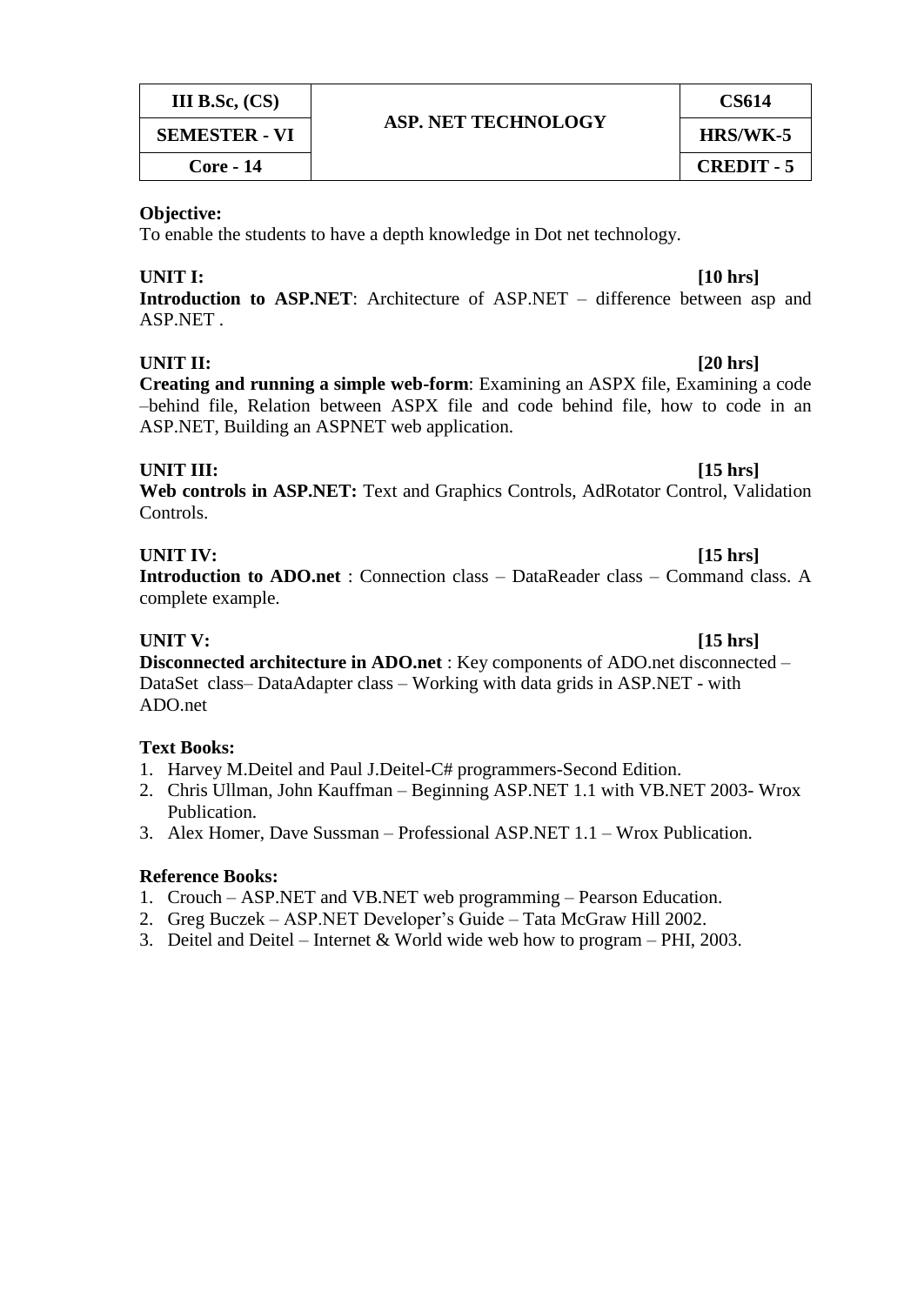| III B.Sc, $(CS)$     | SOFTWARE ENGINEERING | <b>ECS615S</b>    |
|----------------------|----------------------|-------------------|
| <b>SEMESTER – VI</b> |                      | HRS/WK-6          |
| $Elective-I$         |                      | <b>CREDIT - 5</b> |

To introduce the concepts of software Engineering and the various phases in Software development in order to equip the students in developing project.

**Unit - I: [12 hrs] Software Engineering and Models:** Introduction -Characteristics of Software-Software Myths-**Process Models**: The Waterfall Model- Incremental Process Models: The Incremental Model ,The RAD Model - **Evolutionary Process Models** : Prototyping ,The Spiral Model ,The Concurrent Development Model.

# **Unit –II : [12 hrs]**

**Requirement Engineering:** Requirement Engineering Tasks - Initiating the Requirements Engineering Process- Eliciting Requirements.

# **Unit III: [12 hrs]**

**Building Analysis Model**: Requirement Analysis - Data Modeling – Flow Oriented Modeling – Class Based Modeling – Creating a Behavioral Model.

**Unit –IV: [12 hrs] Testing**: **Testing strategies**: Test Strategies For Conventional Software- Validation Testing – System Testing –White Box Testing – Basic Path- Control Structure – Black Box Testing.

# **Unit –V: [12 hrs]**

**Project Management:** The Management Spectrum- The People – The Product, The Process - Formal Technical Reviews.

# **Text Books:**

1. R.S.Pressman – Software Engineering –Sixth Edition McGraw Hill International edition  $-2005$ .

- **1.** Richard Fairley Software Engineering (Design,Reliability and Management) Tata McGraw Hill edition –1983.
- **2.** [Software Engineering: \(Update\) \(8th Edition\)](http://www.amazon.com/Software-Engineering-Update-Ian-Sommerville/dp/0321313798/ref=sr_1_1?ie=UTF8&s=books&qid=1276782134&sr=1-1) by Ian Sommerville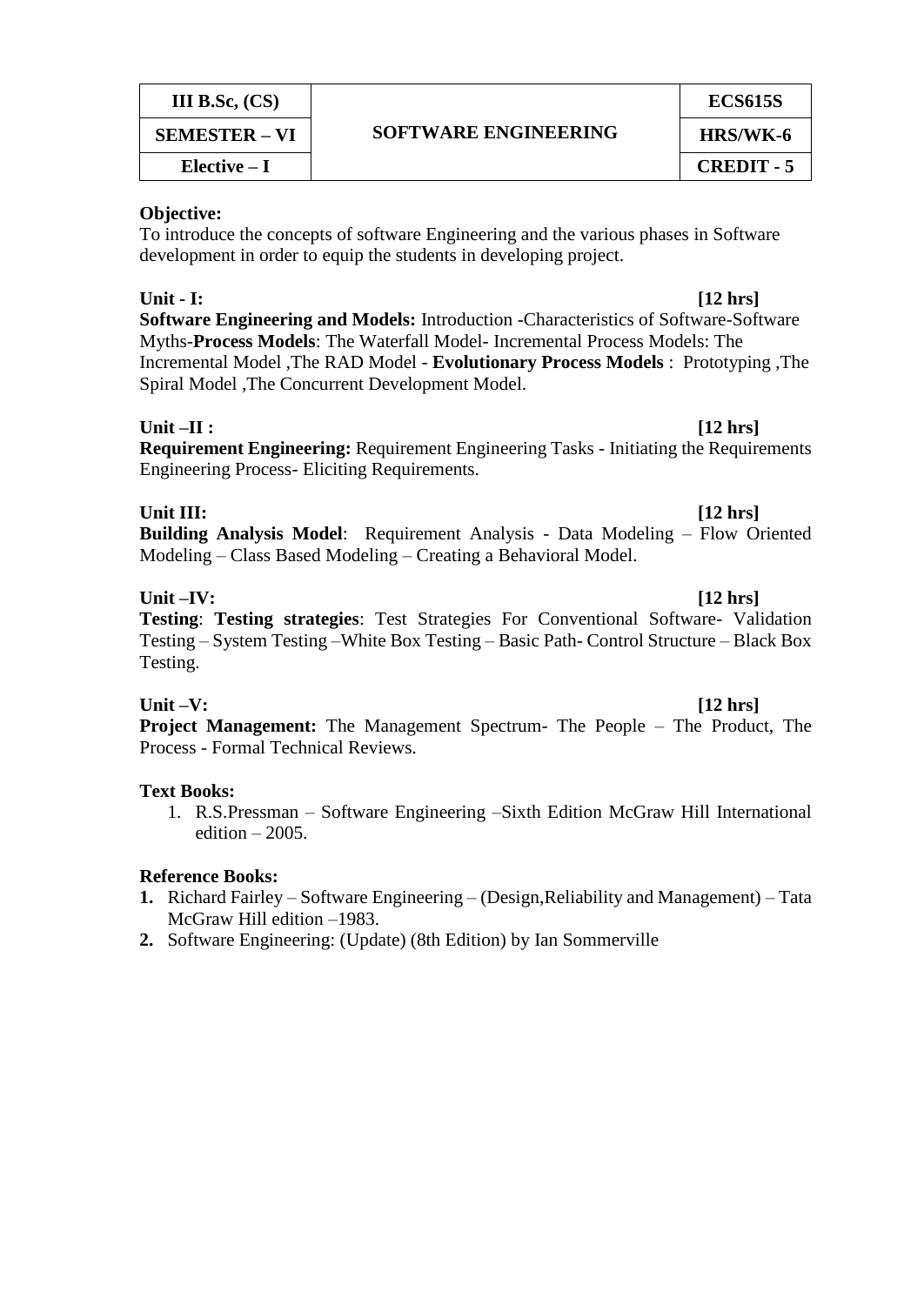| <b>III</b> B.Sc $(CS)$ | <b>MANAGEMENT INFORMATION SYSTEM</b> | <b>ECS615A</b> |
|------------------------|--------------------------------------|----------------|
| <b>SEMESTER - VI</b>   |                                      | HRS/WK-6       |
| Elective - I           |                                      | CREDIT - 5     |

### **UNIT I: [20 hrs]**

Introduction to information systems(IS): why study IS- why business need information technology  $(IT)$  – fundamentals of IS concepts – overview of IS – solving business problems with IS – developing IS solutions.

**UNIT I: [20 hrs]**

Information systems for business operations: Business IS – marketing, manufacturing, human resource, accounting and financial information systems – transaction processing system – management information and decision support systems.

# **UNIT III: [20 hrs]**

Managing information technology: Managing information resource and technologies – global IT management – planning and implementing business change with IT.

**UNIT IV: [15 hrs]**

Enterprise Resource Planning (ERP): an overview – benefits of ERP – ERP and related technologies – business process reengineering – data warehousing – data mining – online analytical processing – supply chain management.

ERP implementation: ERP implementation life cycle – implementation methodology – hidden cost – organizing the implementation – vendors, consultants and users contracts with vendors, consultants and employees project management and monitoring – ERP present and future – turbo change the ERP systems – enterprise integration applications – ERP and E-commerce – ERP and Internet.

### **Text Book**

1.James A O'Brien – Management Information Systems for managing IT in the internetworked Enterprise - 4<sup>th</sup> Edition, Tata McGraw Hill, New Delhi, 1999.

### **Reference Books**

1.Alexis Leon – ERP Demystified – Tata McGraw Hill, New Delhi, 2000. 2.W.S. Jaswadekar – Management Information Systems – Tat McGraw Hill, New Delhi, 1998.

# **UNIT V: [15 hrs]**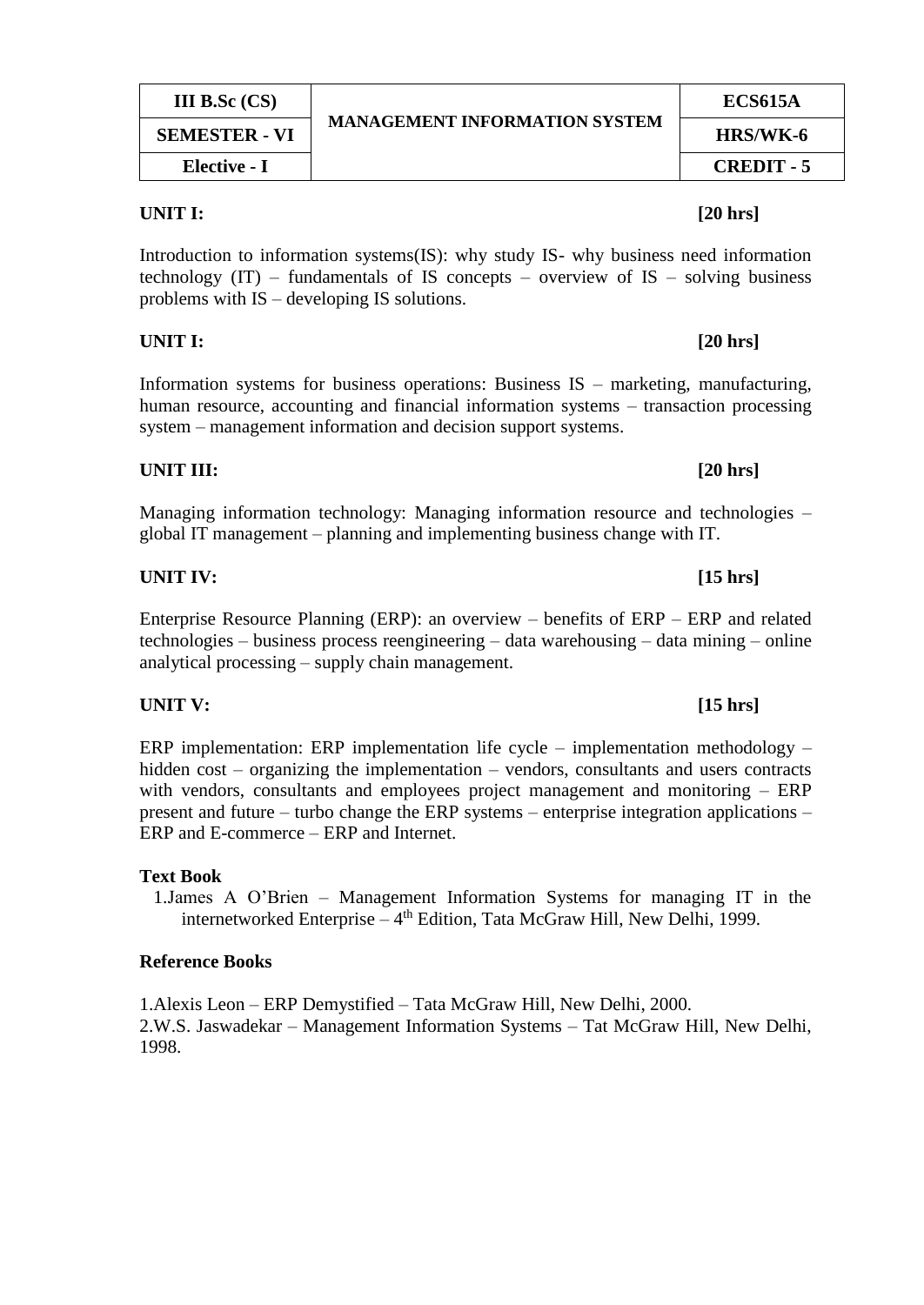| III B.Sc, $(CS)$   |  |
|--------------------|--|
| SEMESTER - VI      |  |
| <b>Elective II</b> |  |

# **INTERNET PROGRAMMING For the students admitted from the year 2013** HRS/WK-5

**ECS616S**

**Elective II CREDIT – 5**

# **Objective:**

To enable the students to learn the principles of Internet programming.

# **UNIT -I**: **[12 hrs]**

**Internal Concepts:** Internet Services – Types of accounts - Media for internet – ISP – TCP/IP and Connection software – Dial-up Networking –setting up and Internet Connection – Testing connection – Disconnecting from the Internet .

**UNIT -II : [12 hrs] Contenders:** Issues in high-speed Connection – Connecting via ISDN, ASDN and cable Modem – Intranets – Components of an Intranet – steps for creating Intranet – Maintenance – Connecting LAN to Internet .

# **UNIT- III**: **[12 hrs]**

**E-mails:** Downloading E-Mails – Signatures and Stationery – Web based E-Mail – Email task – Outlook Express – Sending and Receiving Files using Eudora – Outlook Express and Pine – Multiple e-Mail Accounts – Sending form Letters – Formatting Email – E-mail mailing List.

# **UNIT IV [12 hrs]**

**Internet Basics:** Introduction to HTML – List – Creating Table – Linking Document Frames – Graphics to HTML Doc.

# **UNIT V** [12 hrs]

**Java Script:** Introduction – Advantage of JAVA Script - JAVA Script Syntax – Data type – Variable – Array – Operator and Expressions – Looping Constructor – Function – Dialog Box.

# **TEXT BOOKS:**

- 1. Internet Margaret Levine Young The Complete Reference Millennium Edition TMH Edition –1999 .
- 2. The Internet For Dummies by John R. Levine, Margaret Levine Young, and Carol Baroudi

3. The Everyday Internet All-in-One Desk Reference for Dummies (For Dummies (Computer/Tech)) by Peter Weverka

4. How the Internet Works (8th Edition) by Preston Gralla Harley Hahn , The Internet – Complete Reference – Second Edition – TMH Edition

5. Bayross, Web Enable Commercial Application Development Using HTML, DHTML, Java Script, Pen CGI,BPB Publications, 2000.

# **Reference Books:**

1. Harley Hahn , The Internet – Complete Reference – Second Edition – TMH Edition .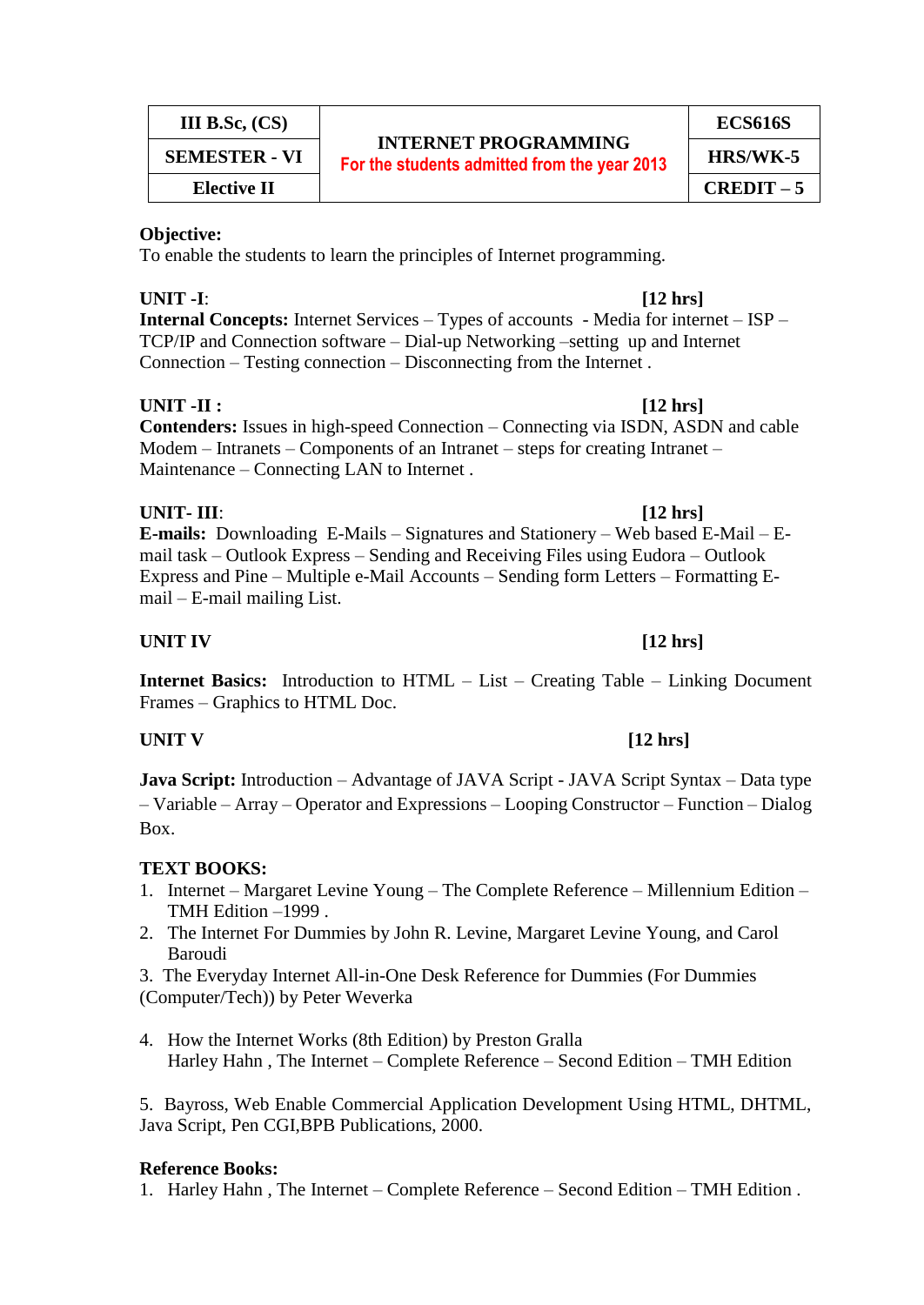- 2. The Everyday Internet All-in-One Desk Reference For Dummies (For Dummies (Computer/Tech)) by Peter Weverka
- 3. T.A.Powell, Complete Reference HTML (Third Edition), TMH, 2002.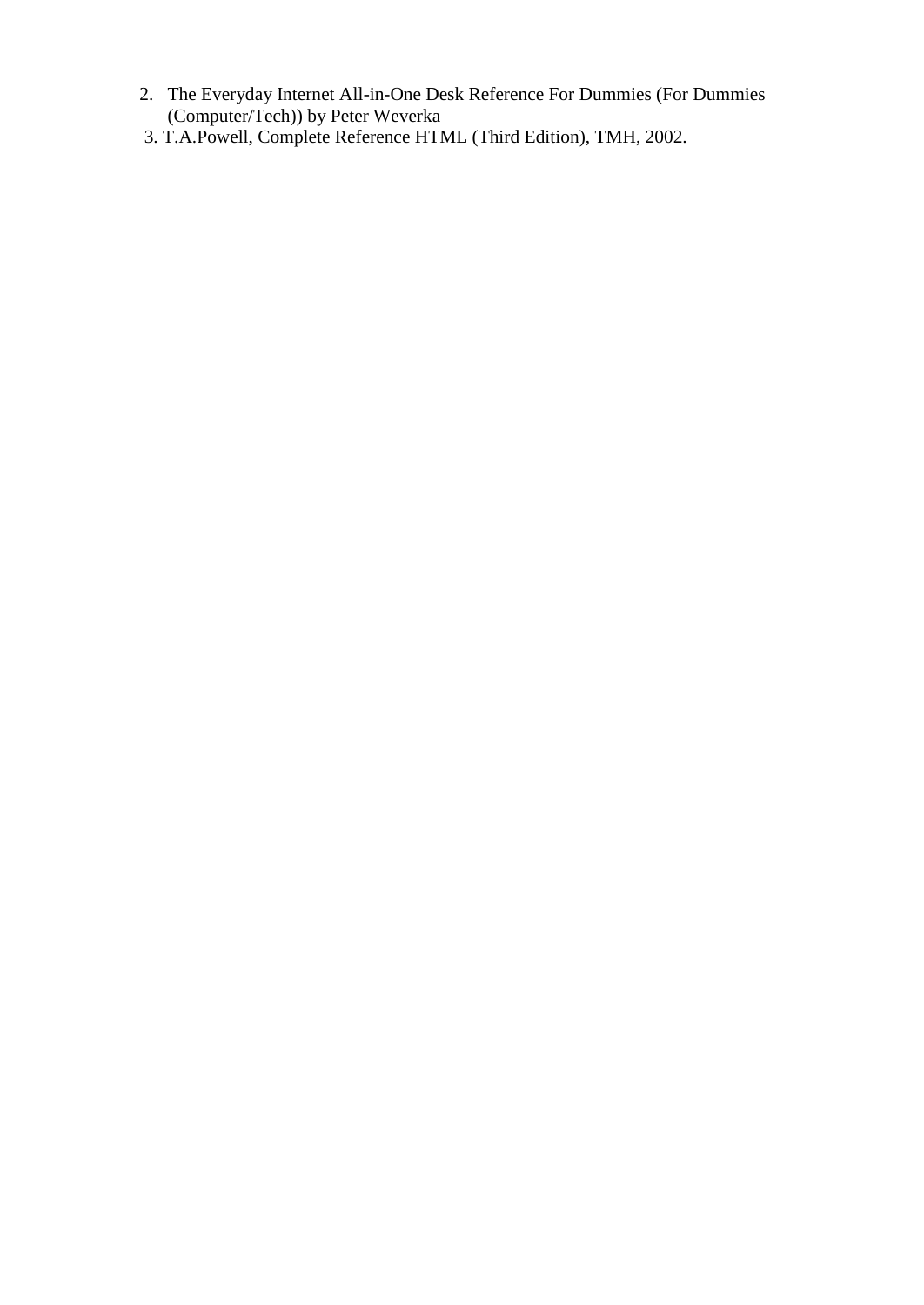| <b>III</b> B.Sc, $(CS)$ |                   | <b>ECS616A</b>    |
|-------------------------|-------------------|-------------------|
| <b>SEMESTER - VI</b>    | <b>MULTIMEDIA</b> | HRS/WK-5          |
| Elective II             |                   | <b>CREDIT - 5</b> |

\* To enable the students to learn the concepts of Multimedia.

# **UNIT - I: [10 Hrs]**

**WHAT IS MULTIMEDIA**: Definitions – Where to use multimedia – Introduction to Making Multimedia: What you need – Macintosh and Windows production platforms.

**TEXT:** The power of meaning – About fonts and faces – Using text in multimedia – Computers and Text – Font editing and Design tools – Hypermedia and Hypertext.

# **UNIT - II: [13 Hrs]**

**SOUND:** The power of sound – Multimedia system sounds – MIDI versus Digital Audio – Digital Audio – Making MIDI audio – Audio, File formats – Working with sound on the Macintosh – Notation Interchange File Format (NIFF) – Adding sound to your multimedia project. **IMAGES**: Making still Images – Color – Image file formats.

# **UNIT - III: [12 Hrs]**

**ANIMATION:** The Power of Motion – Principles of Animation – Making animations that works.

**VIDEO**: Using Video – How Video works – Broadcast video standards – Integrating computers and television – Shooting and Editing Video – Video tips – Recording formats – Digital Video.

# **UNIT - IV: [13 Hrs]**

**PLANNING AND COSTING:** Project planning – Estimating – RFPs and Bid Proposals - Designing – Producing.

**MULTIMEDIA PACKAGES:** Cool3d, Photoshop, Sound forge, Windows Movie maker, Flash- a Simple Project for Multimedia using the Multimedia Packages.

# **UNIT - V: [12 Hrs]**

**INTRODUCTION TO VIRTUAL REALITY**: Introduction to virtual reality – goals of virtual reality- Issues in Virtual Reality- Introduction to VRML.

# **Text Books:**

- 1. Tay Vaughan "Multimedia Making it Work" McGraw Hill, 1994.
- 2. John Hayward Adventures in Virtual Reality, One Publications

# **Reference Book(s):**

1. Jeffcoate, Judith – "Multimedia in Practice" - Prentice Hall, 2001.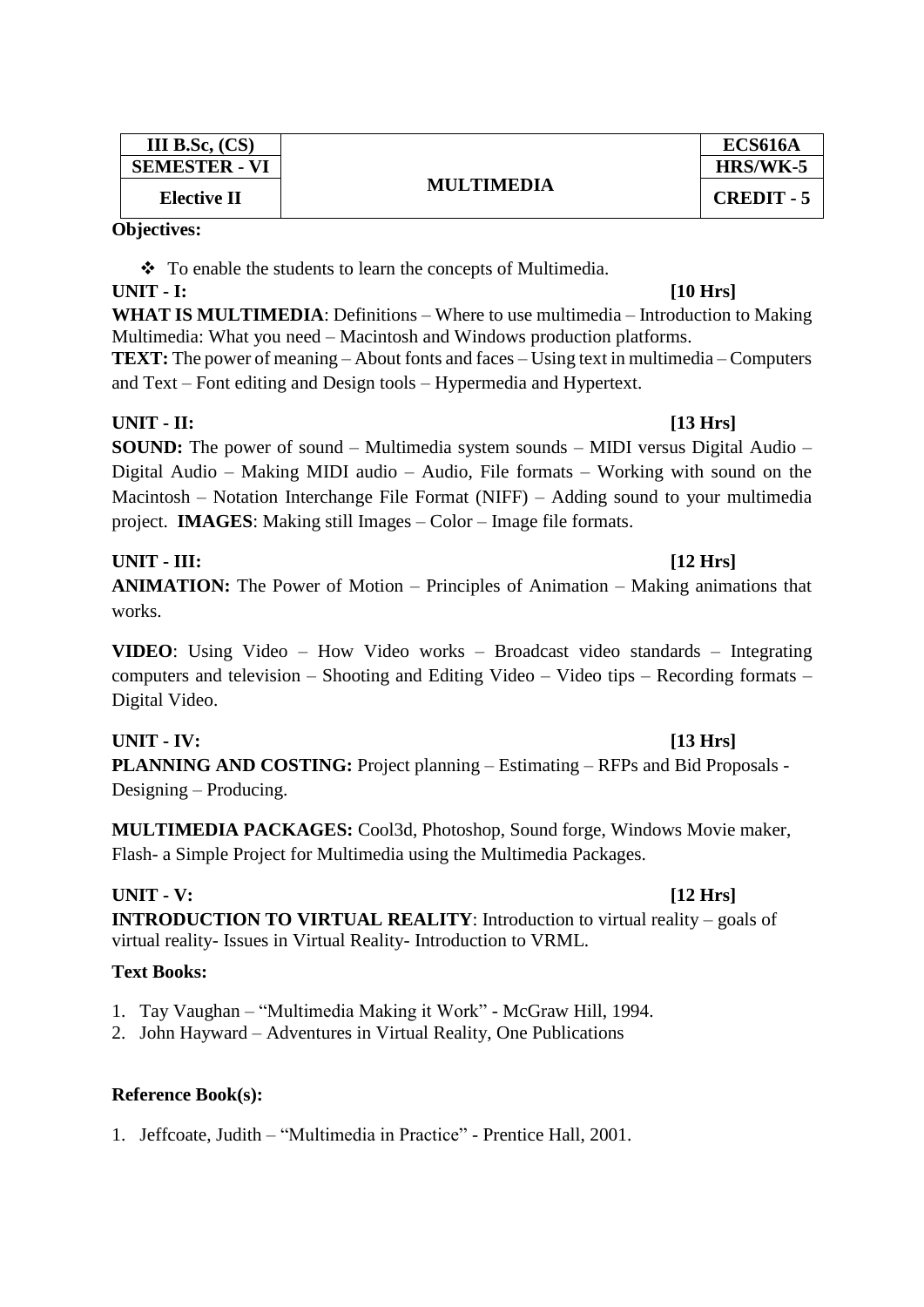| III B.Sc, $(CS)$        | <b>PRACTICAL - ASP. NET Technology</b> | <b>CSP607</b> |
|-------------------------|----------------------------------------|---------------|
| <b>SEMESTER - VI</b>    |                                        | HRS/WK-5      |
| <b>CORE</b> – Practical |                                        | $CREDIT-2$    |

To enable the student to build applications in ASP.NET (C#)

- 1. Create a Student Bio-data
- 2. Create login form
- 3. Implement chatting application
- 4. Create an application for sending a request from one page to another using validation controls.
- 5. Implement Telephone application [MS Access]
- 6. Implement Electricity application [MS Access]
- 7. Create an application for storing student information such as Register number, Name, Class and Department and display it using Data Grid. [MS Access].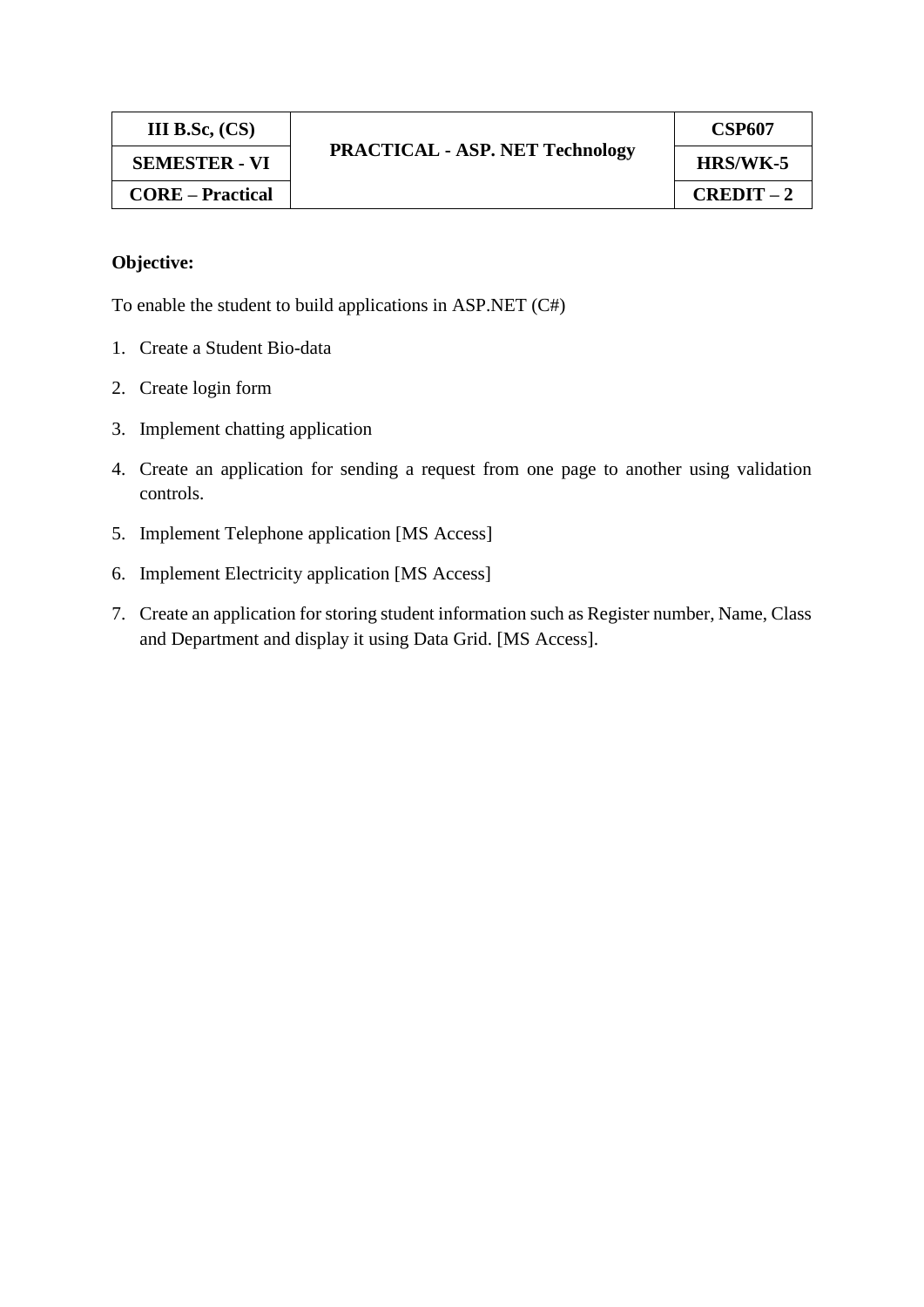# **PRACTICAL – INTERNET PROGRAMMING SEMESTER – VI HRS/WK-3 For the students admitted from the year 2013**

**CSP608**

**Elective – Practical CREDIT – 2**

- 1. Design a simple web page in html using formatting tags to display your address at the center of the screen.
- 2. Display you're like things and dislike things using Html list.
- 3. Display an image in html with comments.
- 4. Design a web page using anchor tag to display about the important persons in India.
- 5. Use html Frames to divide the screen and load few web pages in a screen.
- 6. Use html Forms to design your Bio-data.
- 7. Design menus in Html.
- 8. Design simple Calculator using Java Scripts.
- 9. Use functions in Java script.
- 10. Use strings in Java Script.